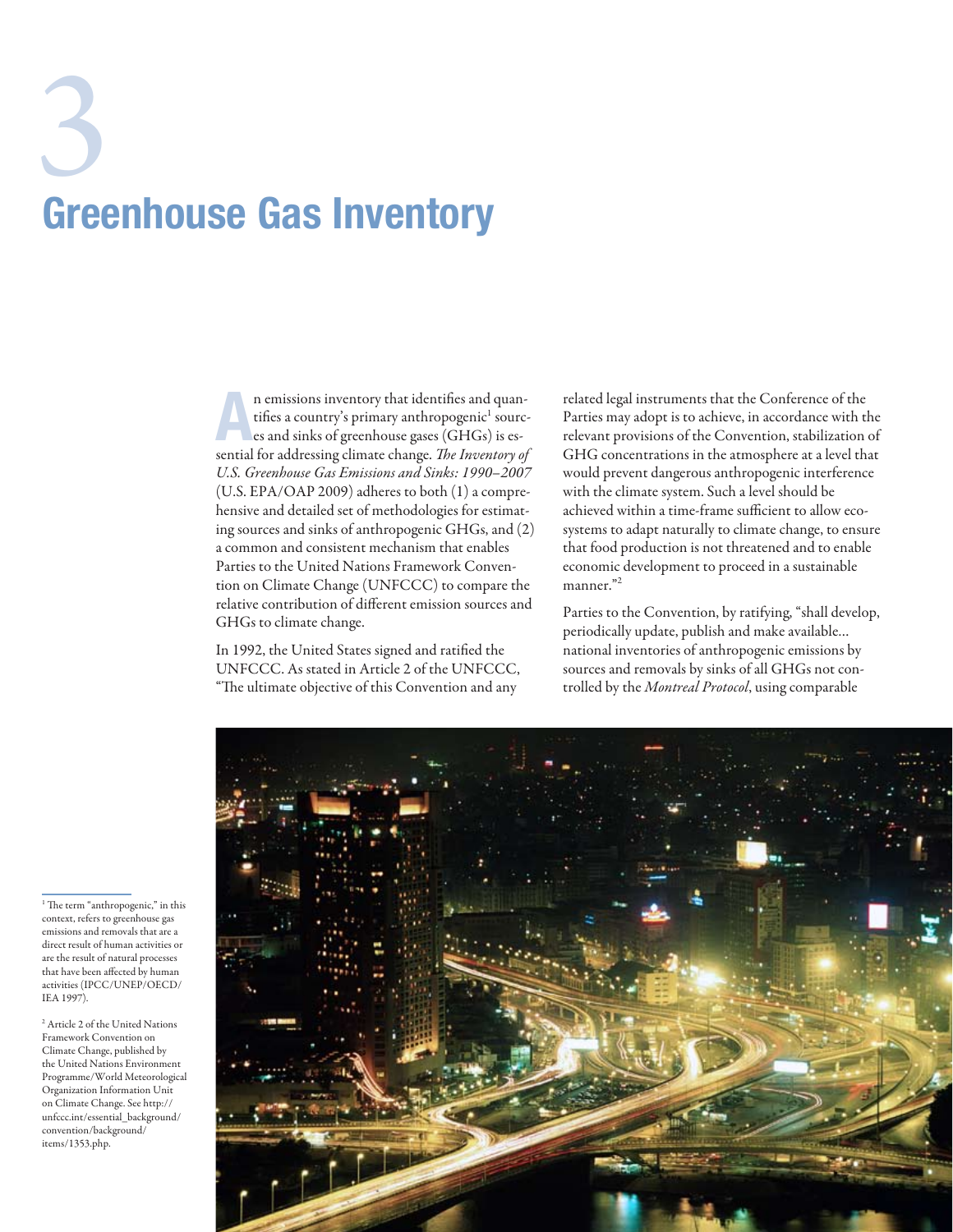methodologies…."3 The United States views the *Inventory of U.S. Greenhouse Gas Emissions and Sinks: 1990–2007* (U.S. EPA/OAP 2009) as an opportunity to fulfill these commitments.

This chapter summarizes the latest information on U.S. anthropogenic GHG emission trends from 1990 through 2007. To ensure that the U.S. emissions inventory is comparable to those of other UNFCCC Parties, the estimates presented here were calculated using methodologies consistent with those recommended in the *Revised 1996 IPCC Guidelines for National Greenhouse Gas Inventories* (IPCC/UNEP/ OECD/IEA 1997), the *IPCC Good Practice Guidance and Uncertainty Management in National Greenhouse Gas Inventories* (IPCC 2000), and the *IPCC Good Practice Guidance for Land Use, Land-Use Change and Forestry* (IPCC 2003). Additionally, the U.S. emissions inventory has begun to incorporate new methodologies and data from the 2006 IPCC Guidelines for National Greenhouse Gas Inventories (IPCC 2006). The structure of the *Inventory of U.S. Greenhouse Gas Emissions and Sinks: 1990–2007* (U.S. EPA/OAP 2009) is consistent with the UNFCCC guidelines for inventory reporting (UNFCCC 2003).<sup>4</sup> For most source categories, the Intergovernmental Panel on Climate Change (IPCC) methodologies were expanded, resulting in a more comprehensive and detailed estimate of emissions (Box 3-1).

## Background Information

Naturally occurring GHGs include water vapor, carbon dioxide  $(CO_2)$ , methane  $(CH_4)$ , nitrous oxide  $(N_2O)$ , and ozone  $(O_3)$ . Several classes of halogenated substances that contain fluorine, chlorine, or bromine are also GHGs, but they are, for the most part, solely a product of industrial activities. Chlorofluorocarbons (CFCs) and hydrochlorofluorocarbons (HCFCs) are halocarbons that contain chlorine, while halocarbons that contain bromine are referred to as bromofluorocarbons (i.e., halons). As stratospheric ozone-depleting substances (ODS), CFCs, HCFCs, and halons are covered under the *Montreal Protocol on Substances That Deplete the Ozone Layer*. The UNFCCC defers to this earlier international treaty. Consequently, Parties to the UNFCCC are not required to include these gases in their national GHG emission inventories.<sup>5</sup> Some other fluorine-containing halogenated substances—hydrofluorocarbons (HFCs), perfluorocarbons (PFCs), and sulfur hexafluoride  $(SF_6)$ —do not deplete stratospheric ozone but are potent GHGs (Box 3-2). These latter substances are addressed by the UNFCCC and accounted for in national GHG emission inventories.

There are also several gases that do not have a direct global warming effect but indirectly affect terrestrial and/or solar radiation absorption by influencing the formation or destruction of GHGs, including

#### Box 3-1 Recalculations of Inventory Estimates

Each year, emission and sink estimates are recalculated and revised for all years in the *Inventory of U.S. Greenhouse Gas Emissions and Sinks*, as attempts are made to improve both the analyses themselves, through the use of better methods or data, and the overall usefulness of the report. In this effort, the United States follows the *IPCC Good Practice Guidance and Uncertainty Management in National Greenhouse Gas Inventories* (IPCC 2000), which states, regarding recalculations of the time series, "It is good practice to recalculate historic emissions when methods are changed or refined, when new source categories are included in the national inventory, or when errors in the estimates are identified and corrected." In general, recalculations are made to the U.S. GHG emission estimates either to incorporate new methodologies or, most commonly, to update recent historical data.

In each *Inventory* report, the results of all methodology changes and historical data updates are presented in the "Recalculations and Improvements" chapter; detailed descriptions of each recalculation appear within each source's description in the report, if applicable. In general, when methodological changes have been implemented, the entire time series (in the case of the most recent *Inventory* report, 1990 through 2007) has been recalculated to reflect the change, per *IPCC Good Practice Guidance*. Changes in historical data are generally the result of changes in statistical data supplied by other agencies. References for the data are provided for additional information. More information on the most recent changes is provided in the "Recalculations and Improvements" chapter of the *Inventory of U.S. Greenhouse Gas Emissions and Sinks: 1990–2007* (U.S. EPA/OAP 2009), and previous *Inventory* reports can further describe the changes in calculation methods and data since the 2006 *U.S. Climate Action Report*.

tropospheric and stratospheric ozone. These gases include carbon monoxide (CO), oxides of nitrogen  $(NO<sub>x</sub>)$ , and non-methane volatile organic compounds (NMVOCs). Aerosols, which are extremely small particles or liquid droplets, such as those produced by sulfur dioxide  $(SO<sub>2</sub>)$  or elemental carbon emissions, can also affect the ability of the atmosphere to absorb radiation.

Although the direct GHGs CO<sub>2</sub>, CH<sub>4</sub>, and N<sub>2</sub>O occur naturally in the atmosphere, human activities have changed their atmospheric concentrations. From the pre-industrial era (i.e., ending about 1750) to 2005, concentrations of these GHGs have increased globally by 36, 148, and 18 percent, respectively (IPCC 2007).

Beginning in the 1950s, the use of CFCs and other stratospheric ODS increased by nearly 10 percent per year until the mid-1980s, when international concern about stratospheric ozone depletion led to the entry into force of the *Montreal Protocol*. Since then, the production of ODS is being phased out. In recent years, use of ODS substitutes, such as HFCs and PFCs, has grown as they begin to be phased in as replacements for CFCs and HCFCs. Accordingly, atmospheric concentrations of these substitutes have been growing (IPCC 2007).

# Recent Trends in U.S. Greenhouse Gas Emissions and Sinks

In 2007, total U.S. GHG emissions were 7,150.1 teragrams of  $CO<sub>2</sub>$  equivalents (Tg  $CO<sub>2</sub>$  Eq.). Overall, total U.S. emissions rose by 17 percent from 1990 to 2007. Emissions rose from 2006 to 2007, increasing by 1.4 percent (99.0  $TgCO<sub>2</sub>$  Eq.). The following factors were primary contributors to this increase:

 $3$  Article  $4(1)(a)$  of the United Nations Framework Convention on Climate Change (also identified in Article 12). Subsequent decisions by the Conference of the Parties elaborated on the role of Annex I Parties in preparing national inventories. See http:// unfccc.int/essential\_background/ convention/background/ items/1362.php.

4 See http://unfccc.int/resource/ docs/cop8/08.pdf.

5 Emission estimates of CFCs, HCFCs, halons, and other ODS are included in the annexes of the *Inventory of U.S. Greenhouse Gas Emissions and Sinks:1990–2007* for informational purposes (U.S. EPA/OAP 2009).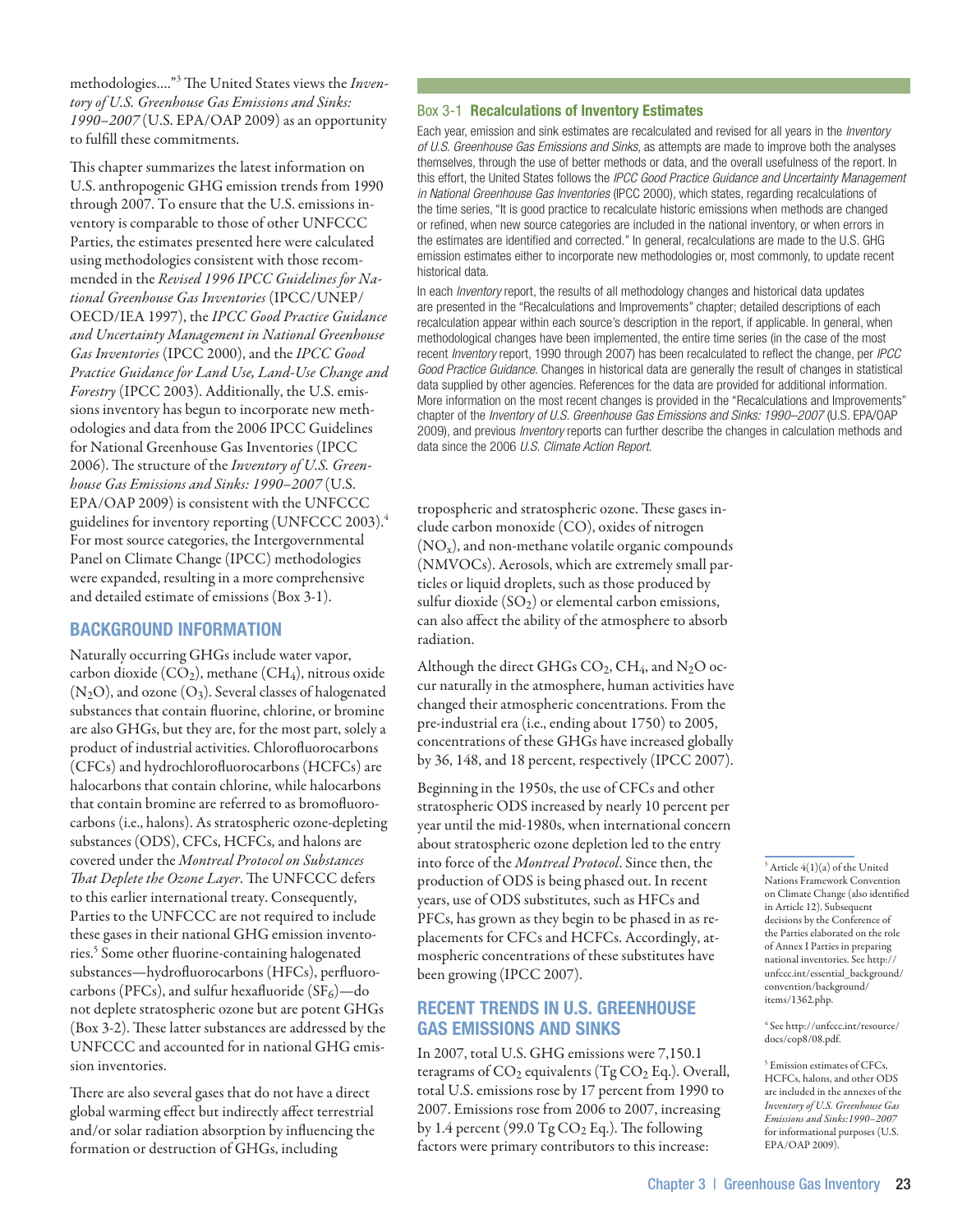#### Box 3-2 Emissions Reporting Nomenclature

The global warming potential (GWP)-weighted emissions of all direct GHGs throughout this report are presented in terms of equivalent emissions of carbon dioxide  $(CO<sub>2</sub>)$ , using units of teragrams of  $CO<sub>2</sub>$  equivalents (Tg  $CO<sub>2</sub>$  Eq.). The GWP of a GHG is defined as the ratio of the time-integrated radiative forcing from the instantaneous release of 1 kilogram (kg) of a trace substance relative to that of 1 kg of a reference gas (IPCC 2001). The relationship between gigagrams (Gg) of a gas and Tg  $CO<sub>2</sub>$  Eq. can be expressed as follows:

$$
Tg CO_2 Eq. = (Gg of gas) \times (GWP) \times \left(\frac{Tg}{1,000 \text{ Gg}}\right)
$$

The UNFCCC reporting guidelines for national inventories were updated in 2006 (UNFCCC 2006), but continue to require the use of GWPs from the IPCC Second Assessment Report (SAR) (IPCC 1996). The GWP values used in this report are listed below in Table 3-1, and are explained in more detail in Chapter 1 of the *Inventory of U.S. Greenhouse Gas Emissions and Sinks: 1990-2007* (U.S. EPA/OAP 2009).

## Table 3-1 Global Warming Potentials (100-Year Time Horizon) Used in This Report

The concept of a GWP has been developed to compare the ability of each GHG to trap heat in the atmosphere relative to another gas. Carbon dioxide was chosen as the reference gas to be consistent with IPCC guidelines.

| Gas | <b>GWP</b> | Gas |  |
|-----|------------|-----|--|
|     |            |     |  |
|     |            |     |  |
|     |            |     |  |
|     |            |     |  |
|     |            |     |  |
|     |            |     |  |
|     |            |     |  |
|     |            |     |  |
|     |            |     |  |

\* The methane GWP includes both the direct effects and those indirect effects of the production of tropospheric ozone and stratospheric water vapor. The indirect effect due to the production of  $CO<sub>2</sub>$  is not included.

GWP = global warming potential; CO<sub>2</sub> = carbon dioxide; CH<sub>4</sub> = methane; N<sub>2</sub>O = nitrous oxide; HFC = hydrofluorocarbon;  $CF_4 = t$ etrafluoromethane;  $C_2F_6 = h$ exafluoroethane;  $C_4F_{10} =$  perfluorobutane;  $C_6F_{14} =$  perfluorohexane or tetradecafluorohexane;  $SF_6$  = sulfur hexafluoride.

Source: IPCC 1996.

(1) cooler winter and warmer summer conditions in 2007 than in 2006, which increased the demand for heating fuels and contributed to the increase in the demand for electricity; (2) increased consumption of fossil fuels to generate electricity; and (3) a significant decrease (14.2 percent) in hydropower generation used to meet this demand.

Figures 3-1 through 3-3 illustrate the overall trends in total U.S. emissions by gas, annual changes, and absolute change since 1990. Table 3-2 provides a detailed summary of U.S. GHG emissions and sinks for 1990 through 2007.

Figure 3-4 illustrates the relative contribution of the direct GHGs to total U.S. emissions in 2007. The primary GHG emitted by human activities in the United States was  $CO<sub>2</sub>$ , representing approximately 85.4 percent of total GHG emissions. The largest source of CO2, and of overall U.S. anthropogenic GHG emissions, was fossil fuel combustion.  $CH_4$  emissions,

which have declined from 1990 levels, resulted primarily from enteric fermentation associated with domestic livestock, decomposition of wastes in landfills, and natural gas systems. Agricultural soil management and mobile source fuel combustion were the major sources of  $N_2O$  emissions. The emissions of substitutes for ODS and emissions of HFC-23 during the production of HCFC-22 were the primary contributors to aggregate HFC emissions. Electrical transmission and distribution systems accounted for most SF<sub>6</sub> emissions, while PFC emissions resulted as a byproduct of primary aluminum production and from semiconductor manufacturing.

Overall, from 1990 to 2007, total emissions of  $CO<sub>2</sub>$ increased by  $1,026.7$  Tg  $CO<sub>2</sub>$  Eq. (20.2 percent), while  $CH_4$  and N<sub>2</sub>O emissions decreased by 31.2 Tg CO<sub>2</sub> Eq. (5.1 percent) and  $3.1$  Tg CO<sub>2</sub> Eq. (1.0 percent), respectively. During the same period, aggregate weighted emissions of HFCs, PFCs, and  $SF<sub>6</sub>$  rose by 59.0 Tg  $CO_2$  Eq. (65.2 percent). From 1990 to 2007, HFCs increased by  $88.6$  Tg CO<sub>2</sub> Eq. (240.0 percent), PFCs decreased by 13.3 Tg CO<sub>2</sub> Eq. (64.0 percent), and  $SF_6$  decreased by 16.3 Tg  $CO_2$  Eq. (49.8 percent). Despite being emitted in smaller quantities relative to the other principal GHGs, emissions of HFCs, PFCs, and  $SF<sub>6</sub>$  are significant because many of them have extremely high GWPs. Conversely, U.S. GHG emissions were partly offset by carbon sequestration in forests, trees in urban areas, agricultural soils, and landfilled yard trimmings and food scraps, which, in aggregate, offset 14.9 percent of total emissions in 2007. The following sections describe each gas's contribution to total U.S. GHG emissions in more detail. Further information on source and sink categories, methods used to calculate emissions and fluxes, and trends across the entire time series may be found in the *Inventory of U.S. Greenhouse Gas Emissions and Sinks: 1990–2007* (U.S. EPA/OAP 2009).

## Carbon Dioxide Emissions

The global carbon cycle is made up of large carbon flows and reservoirs. Billions of tons of carbon in the form of  $CO<sub>2</sub>$  are absorbed by oceans and living biomass (i.e., sinks) and are emitted to the atmosphere annually through natural processes (i.e., sources). When in equilibrium, carbon fluxes among these various reservoirs are roughly balanced. Since the Industrial Revolution, global atmospheric concentrations of CO2 have risen about 36 percent (IPCC 2007), principally due to the combustion of fossil fuels. Within the United States, fuel combustion accounted for 94 percent of CO<sub>2</sub> emissions in 2007. Globally, approximately 29,195  $Tg$  of  $CO<sub>2</sub>$  were added to the atmosphere through the combustion of fossil fuels in 2006, of which the United States accounted for about 20 percent.<sup>6</sup> Changes in land use and forestry practices can also emit  $CO<sub>2</sub>$  (e.g., through conversion of forest

6 Global CO2 emissions from fossil fuel combustion were taken from the U.S. Department of Energy, Energy Information Administration *International Energy Annual 2006* (U.S. DOE/

EIA 2008b).

<sup>24</sup> U.S. Climate Action Report 2010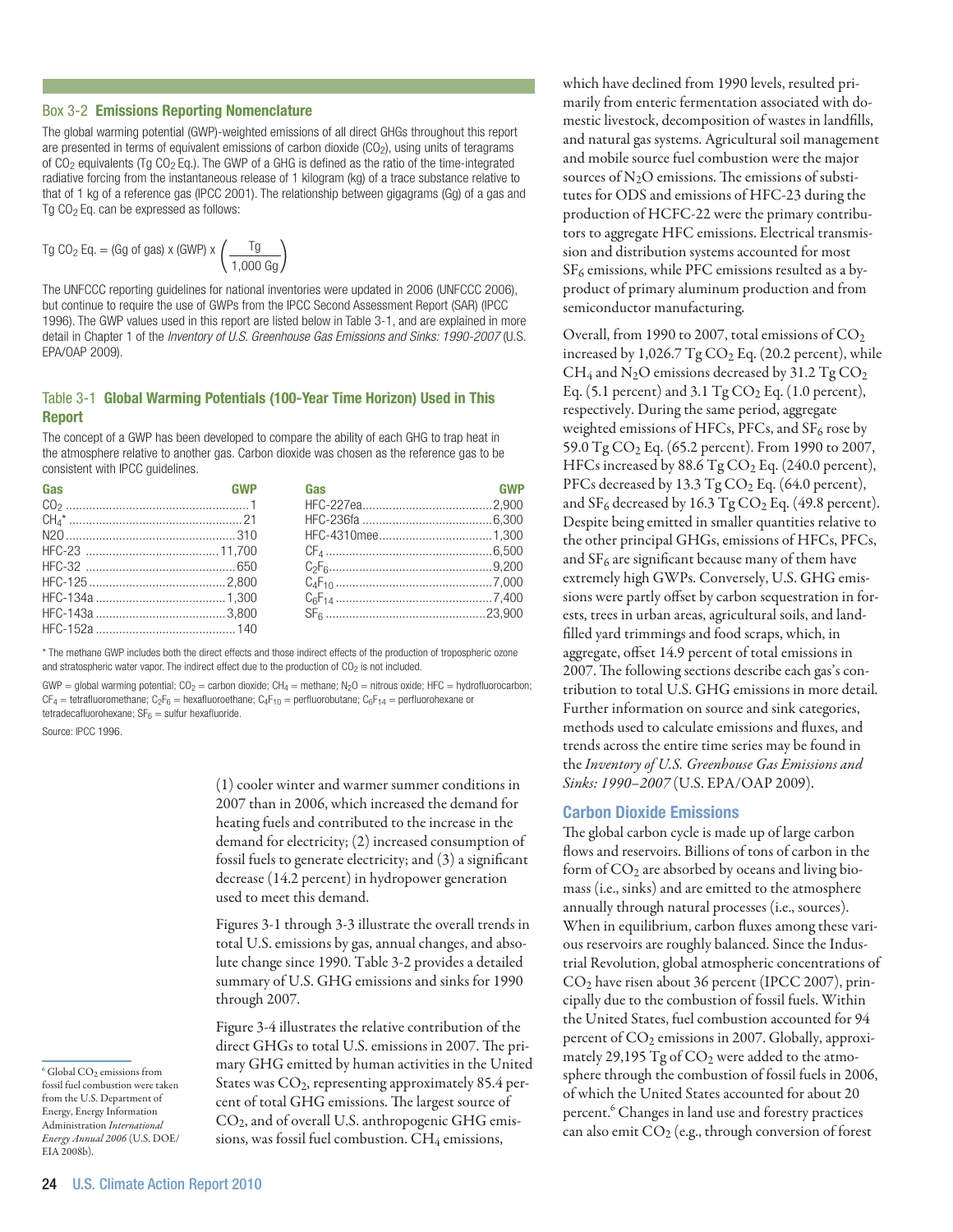#### Figure 3-1 Growth in U.S. Greenhouse Gas Emissions by Gas: 1990–2007

In 2007, total U.S. greenhouse gas emissions rose to 7,150.1 Tg CO<sub>2</sub> Eq., which was 17 percent above 1990 emissions, and 0.6 percent above 2005 emissions.



#### Figure 3-2 Annual Percentage Change in U.S. Greenhouse Gas Emissions: 1990–2007

Between 2005 and 2007, U.S. greenhouse gas emissions rose by 0.6 percent. The average annual rate of increase from 1990 through 2007 was 0.9 percent.



# Figure 3-3 Cumulative Change in U.S. Greenhouse Gas Emissions: 1990–2007

From 1990 to 2007, total U.S. greenhouse gas emissions rose by 1,051 Tg CO<sub>2</sub> Eq., an increase of 17 percent. More recently, between 2005 and 2007, U.S. greenhouse gas emissions rose by 41 Tg  $CO<sub>2</sub>$  Eq., or 0.6 percent.



## Figure 3-4 2007 U.S. Greenhouse Gas Emissions by Gas (presented on a  $CO<sub>2</sub>$  Eq. basis)

In 2007,  $CO<sub>2</sub>$  was the principal greenhouse gas emitted by human activities in the United States, driven primarily by emissions from fossil fuel combustion.

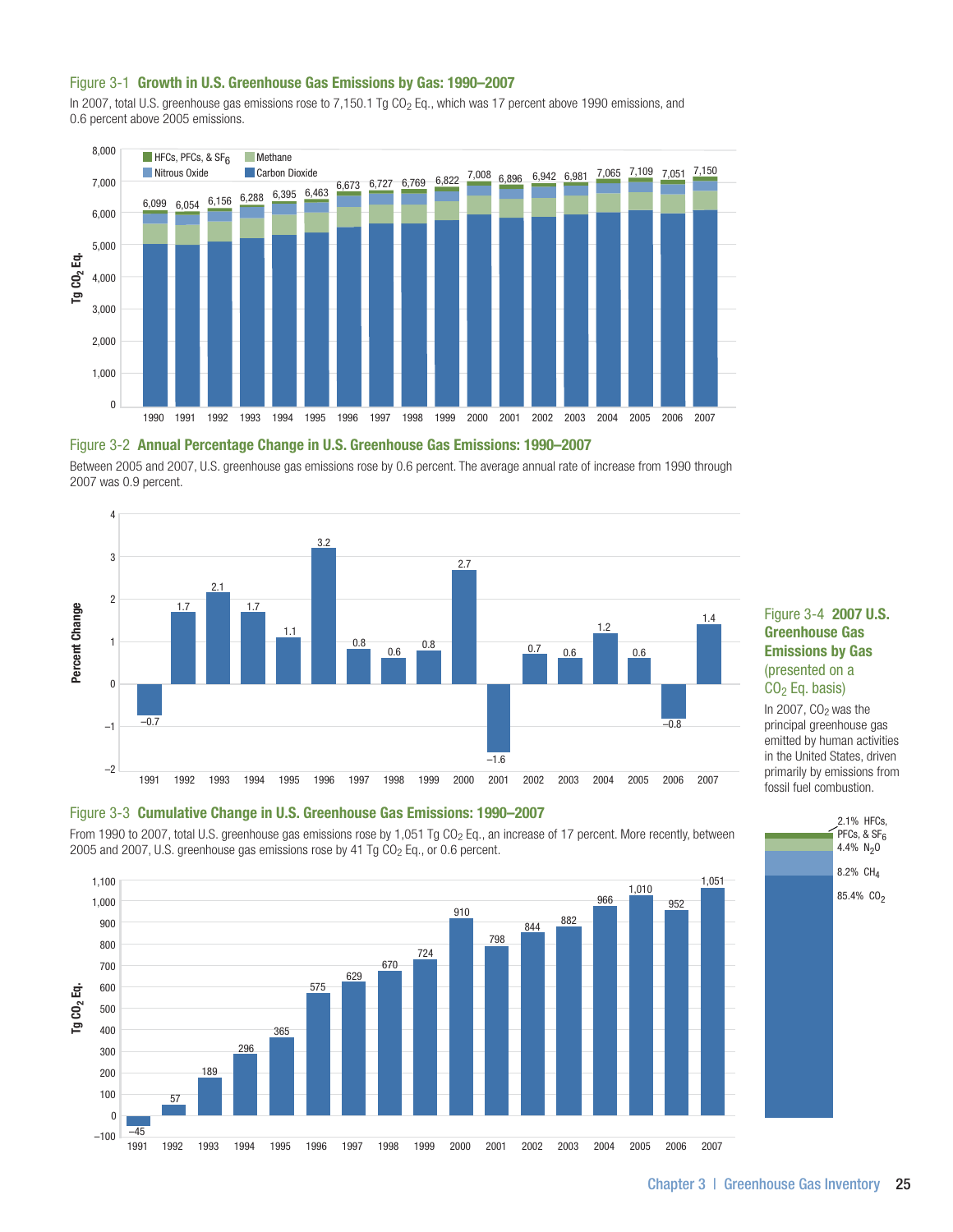# Table 3-2 Recent Trends in U.S. Greenhouse Gas Emissions and Sinks (Tg  $CO<sub>2</sub>$  Eq.)

In 2007, total U.S. greenhouse gas emissions were 7,150.1 Tg CO<sub>2</sub> Eq., representing a 17 percent rise since 1990.

| Gas/Source                                                  | 1990                    | 1995                    | 2000               | 2005       | 2006            | 2007            |
|-------------------------------------------------------------|-------------------------|-------------------------|--------------------|------------|-----------------|-----------------|
| <b>Carbon Dioxide (CO2)</b>                                 | 5,076.7                 | $5,407.9$ i             | 5,955.2            | 6,090.8    | 6,014.9         | 6,103.4         |
| <b>Fossil Fuel Combustion</b>                               | 4,708.9<br>$\mathbf{I}$ | $5,013.9$ i             | $5,561.5$ i        | 5,723.5    | 5,635.4         | 5,735.8         |
| <b>Electricity Generation</b>                               | $1,809.7$ i             | $1,938.9$ i             | $2,283.2$ i        | 2,381.0    | 2,327.3         | 2,397.2         |
| Transportation                                              | 1,484.5                 | 1,598.7                 | $1,800.3$ i        | 1,881.5    | 1,880.9         | 1,887.4         |
| Industrial                                                  | 834.2 i                 | 862.6                   | 844.6 i            | 828.0      | 844.5           | 845.4           |
| Residential                                                 | 337.7 i                 | 354.4                   | 370.4 <sub>1</sub> | 358.0      | 321.9           | 340.6           |
| Commercial                                                  | 214.5                   | 224.4                   | 226.9              | 221.8      | 206.0           | 214.4           |
| U.S. Territories                                            | 28.3                    | 35.0<br><b>I</b>        | 36.2<br><b>I</b>   | 53.2       | 54.8            | 50.8            |
| Non-Energy Use of Fuels                                     | 117.0                   | 137.5<br>$\blacksquare$ | 144.5<br>ı         | 138.1      | 145.1           | 133.9           |
| Iron and Steel Production & Metallurgical Coke Production   | 109.8                   | 103.1                   | 95.1<br>л          | 73.2       | 76.1            | 77.4            |
| <b>Cement Production</b>                                    | 33.3                    | $36.8$ i                | 41.2 i             | 45.9       | 46.6            | 44.5            |
| Natural Gas Systems                                         | 33.7                    | 33.8 <sub>1</sub>       | 29.4 <sub>1</sub>  | 29.5       | 29.5            | 28.7            |
| Incineration of Waste                                       | 10.9                    | 15.7 i                  | 17.5 <sub>1</sub>  | 19.5       | 19.8            | 20.8            |
| Lime Production                                             | 11.5                    | 13.3 i                  | 14.1 <sub>1</sub>  | 14.4       | 15.1            | 14.6            |
| Ammonia Production and Urea Consumption                     | 16.8                    | 17.8 i                  | $16.4$ i           | 12.8       | 12.3            | 13.8            |
| Cropland Remaining Cropland                                 | 7.1                     | 7.0 <sub>1</sub>        | 7.5i               | 7.9        | 7.9             | 8.0             |
| Limestone and Dolomite Use                                  | 5.1                     | 6.7 <sub>1</sub>        | 5.1 i              | 6.8        | 8.0             | 6.2             |
| Aluminum Production                                         | 6.8                     | 5.7i                    | $6.1$ i            | 4.1        | 3.8             | 4.3             |
| Soda Ash Production and Consumption                         | 4.1                     | 4.3i                    | 4.2i               | 4.2        | 4.2             | 4.1             |
| <b>Petrochemical Production</b>                             | 2.2                     | 2.8 <sub>i</sub>        | 3.0 <sub>i</sub>   | 2.8        | 2.6             | 2.6             |
| <b>Titanium Dioxide Production</b>                          | 1.2 <sub>i</sub>        | $1.5$ i                 | 1.8i               | 1.8        | 1.9             | 1.9             |
| Carbon Dioxide Consumption                                  | $1.4 \,$ i              | 1.4 i                   | 1.4i               | 1.3        | 1.7             | 1.9             |
| Ferroalloy Production                                       | 2.2 i                   | 2.0 i                   | 1.9i               | 1.4        | 1.5             | 1.6             |
| Phosphoric Acid Production                                  | $1.5$ i                 | 1.5 <sub>i</sub>        | 1.4 <sub>1</sub>   | 1.4        | 1.2             | 1.2             |
| Wetlands Remaining Wetlands                                 | 1.0 <sub>1</sub>        | 1.0 i                   | 1.2i               | 1.1        | 0.9             | 1.0             |
| Zinc Production                                             | 0.9                     | 1.0 <sub>1</sub>        | 1.1 i              | 0.5        | 0.5             | 0.5             |
| Petroleum Systems                                           | 0.4                     | 0.3 i                   | 0.3 i              | 0.3        | 0.3             | 0.3             |
| <b>Lead Production</b>                                      | 0.3                     | 0.3 i                   | $0.3$ i            | 0.3        | 0.3             | 0.3             |
| Silicon Carbide Production and Consumption                  | 0.4                     | $0.3 -$                 | $0.2$ i            | 0.2        | 0.2             | 0.2             |
| Land Use, Land-Use Change, and Forestry (Sink) <sup>a</sup> | (841.4)                 | $(851.0)$ i             | (717.5)            | (1, 122.7) | (1,050.5)       | (1,062.6)       |
| Biomass-Wood                                                | $215.2$ i               | $229.1$ i               | $218.1$ i          | 208.9      | 209.9           | 209.8           |
| International Bunker Fuels <sup>b</sup>                     | 114.3                   | $101.6$ i               | $99.0$ i           | 111.5      | 110.5           | 108.8           |
| Biomass-Ethanol <sup>b</sup>                                | 4.2 <sub>1</sub>        | 7.7 <sub>1</sub>        | $9.2\phantom{0}i$  | 22.6       | 30.5            | 38.0            |
| Methane (CH <sub>4</sub> )                                  | 616.6                   | 615.8                   | $591.1 -$          | 561.7      | 582.0           | 585.3           |
| <b>Enteric Fermentation</b>                                 | 133.2                   | 143.6                   | $134.4$ i          | 136.0      | 138.2           | 139.0           |
| Landfills                                                   | ı<br>149.2              | ٠<br>144.3              | ٠<br>$122.3$ i     | 127.8      | 130.4           | 132.9           |
| Natural Gas Systems                                         | $129.6$ $\blacksquare$  | $132.6$ $\blacksquare$  | $130.8$ i          | 106.3      | 104.8           | 104.7           |
| Coal Mining                                                 | 84.1                    | 67.1 i                  | 60.5 i             | 57.1       | 58.4            | 57.6            |
| Manure Management                                           | 30.4                    | 34.5                    | 37.9 i             | 41.8       | 41.9            | 44.0            |
| Forest Land Remaining Forest Land                           | 4.6                     | 6.1 <sub>1</sub>        | $20.6$ i           | 14.2       | 31.3            | 29.0            |
| Petroleum Systems                                           | 33.9                    | 32.0 i                  | $30.3 -$           | 28.3       | 28.3            | 28.8            |
| Wastewater Treatment                                        | 23.5                    | 24.8 i                  | 25.2 i             | 24.3       | 24.5            | 24.4            |
| <b>Stationary Combustion</b>                                | 7.4                     | 7.1 i                   | $6.6$ i            | 6.7        | 6.3             | 6.6             |
| <b>Rice Cultivation</b>                                     | 7.1                     | 7.6i                    | 7.5i               | 6.8        | 5.9             | 6.2             |
| Abandoned Underground Coal Mines                            | 6.0 <sub>1</sub>        | 8.2 i                   | 7.4i               | 5.6        | 5.5             | 5.7             |
| Mobile Combustion                                           | 4.7 <sub>1</sub>        | 4.3i                    | 3.4 <sub>1</sub>   | 2.5        | 2.4             | 2.3             |
| Composting                                                  | $0.3$ i                 | 0.7 i                   | 1.3i               | 1.6        | 1.6             | 1.7             |
| Petrochemical Production                                    | 0.9 <sub>1</sub>        | 1.1 i                   | 1.2i               | 1.1        | 1.0             | 1.0             |
| Field Burning of Agricultural Residues                      | 0.7 <sub>1</sub>        | 0.7 i                   | 0.8 i              | 0.9        | 0.8             | 0.9             |
| Iron and Steel Production & Metallurgical Coke Production   | $1.0\,$                 | 1.0 <sub>1</sub>        | 0.9 <sub>1</sub>   | 0.7        | 0.7             | 0.7             |
| Ferroalloy Production                                       | $^{+}$                  | $^+$                    | $^{+}$             |            | $\! + \!\!\!\!$ | $\! + \!\!\!\!$ |
| Silicon Carbide Production and Consumption                  | $^{+}$                  | $^{+}$                  | $^+$               | $^{+}$     | $\! + \!\!\!\!$ | $^{+}$          |
| International Bunker Fuelsb                                 | $0.2 -$                 | 0.11                    | 0.11               | 0.1        | 0.1             | 0.1             |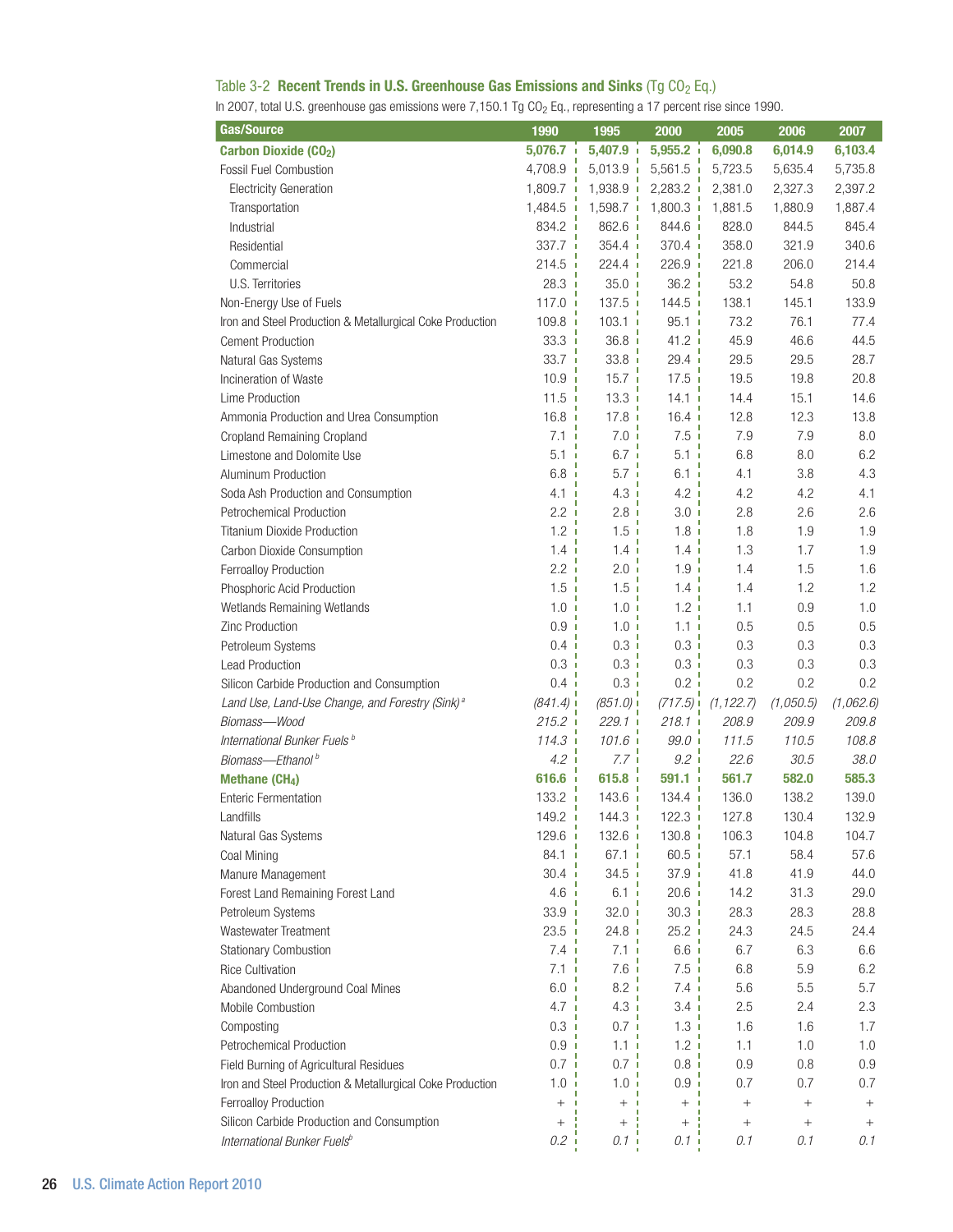|  |  |  | Table 3-2 (Continued) Recent Trends in U.S. Greenhouse Gas Emissions and Sinks (Tg CO <sub>2</sub> Eq.) |
|--|--|--|---------------------------------------------------------------------------------------------------------|
|--|--|--|---------------------------------------------------------------------------------------------------------|

| <b>Gas/Source</b>                                       | 1990                   | 1995                 | 2000                             | 2005    | 2006    | 2007    |
|---------------------------------------------------------|------------------------|----------------------|----------------------------------|---------|---------|---------|
| Nitrous Oxide (N <sub>2</sub> O)                        | $315.0$ $\blacksquare$ | $334.1 -$            | 329.2 +                          | 315.9   | 312.1   | 311.9   |
| Agricultural Soil Management                            | 200.3                  | 202.3                | 204.5 i                          | 210.6   | 208.4   | 207.9   |
| Mobile Combustion                                       | 43.7                   | 53.7 i               | 52.8                             | 36.7    | 33.5    | 30.1    |
| Nitric Acid Production                                  | 20.0                   | 22.3 i               | 21.9i                            | 18.6    | 18.2    | 21.7    |
| Manure Management                                       | 12.1                   | 12.9<br>$\mathbf{I}$ | 14.0<br>J.                       | 14.2    | 14.6    | 14.7    |
| <b>Stationary Combustion</b>                            | 12.8 i                 | 13.3 i               | 14.5<br>J.                       | 14.8    | 14.5    | 14.7    |
| <b>Adipic Acid Production</b>                           | 15.3                   | 17.3<br>п            | 6.2                              | 5.9     | 5.9     | 5.9     |
| Wastewater Treatment                                    | 3.7                    | 4.0 <sub>1</sub>     | 4.5                              | 4.8     | 4.8     | 4.9     |
| N <sub>2</sub> O from Product Uses                      | 4.4                    | 4.6i                 | 4.9<br>J.                        | 4.4     | 4.4     | 4.4     |
| Forest Land Remaining Forest Land                       | 0.5                    | 0.8<br>J.            | 2.4                              | 1.8     | 3.5     | 3.3     |
| Composting                                              | 0.4                    | 0.8 i                | 1.4 <sub>1</sub>                 | 1.7     | 1.8     | 1.8     |
| Settlements Remaining Settlements                       | 1.0                    | 1.2<br>J.            | 1.2                              | 1.5     | 1.5     | 1.6     |
| Field Burning of Agricultural Residues                  | 0.4                    | $0.4 -$              | 0.5<br>п                         | 0.5     | 0.5     | 0.5     |
| Incineration of Waste                                   | 0.5                    | 0.5<br>J.            | 0.4                              | 0.4     | 0.4     | 0.4     |
| Wetlands Remaining Wetlands                             | $^{+}$                 | $^{+}$               | $^{+}$                           | $\, +$  | $+$     | $+$     |
| International Bunker Fuels <sup>b</sup>                 | 1.1                    | 0.9 <sub>1</sub>     | 0.9 <sub>1</sub>                 | 1.0     | 1.0     | 1.0     |
| <b>Hydrofluorocarbons (HFCs)</b>                        | 36.9                   | 61.8<br>J.           | 100.1<br>J.                      | 116.1   | 119.1   | 125.5   |
| Substitution of Ozone-Depleting Substances <sup>c</sup> | 0.3                    | 28.5<br>п            | 71.2<br>$\overline{\phantom{a}}$ | 100.0   | 105.0   | 108.3   |
| HCFC-22 Production                                      | 36.4                   | $33.0 - 1$           | 28.6 i                           | 15.8    | 13.8    | 17.0    |
| Semiconductor Manufacture                               | 0.2                    | $0.3 -$              | $0.3$ i                          | 0.2     | 0.3     | 0.3     |
| <b>Perfluorocarbons (PFCs)</b>                          | 20.8                   | 15.6 i               | 13.5                             | 6.2     | 6.0     | 7.5     |
| Aluminum Production                                     | 18.5                   | 11.8 <sub>1</sub>    | 8.6i                             | 3.0     | 2.5     | 3.8     |
| Semiconductor Manufacture                               | 2.2                    | 3.8<br>л             | 4.9                              | 3.2     | 3.5     | 3.6     |
| <b>Sulfur Hexafluoride (SF6)</b>                        | 32.8                   | 28.1<br>J.           | 19.2 <sub>1</sub>                | 17.9    | 17.0    | 16.5    |
| Electrical Transmission and Distribution                | 26.8                   | 21.6<br>п            | 15.1                             | 14.0    | 13.2    | 12.7    |
| Magnesium Production and Processing                     | 5.4                    | 5.6<br>$\mathbf{I}$  | 3.0                              | 2.9     | 2.9     | 3.0     |
| Semiconductor Manufacture                               | 0.5                    | 0.9                  | 1.1                              | 1.0     | 1.0     | 0.8     |
| <b>Total</b>                                            | 6,098.7                | 6,463.3              | 7,008.2                          | 7,108.6 | 7,051.1 | 7,150.1 |
| <b>Net Emissions (Sources and Sinks)</b>                | 5,257.3                | 5,612.3              | $6,290.7$ i                      | 5,985.9 | 6,000.6 | 6,087.5 |

Tg  $CO<sub>2</sub>$  Eq. = teragrams of carbon dioxide equivalents; HCFC = hydrochlorofluorocarbon.

+ Does not exceed 0.05 Tg CO<sub>2</sub> Eq.

<sup>a</sup> Parentheses indicate negative values or sequestration. The net CO<sub>2</sub> flux total includes both emissions and sequestration, and constitutes a sink in the United States. Sinks are only included in the net emissions total.

**b** Emissions from International Bunker Fuels and Biomass Combustion are not included in the totals.

<sup>c</sup> Small amounts of PFC emissions also result from this source.

Note: Totals may not sum due to independent rounding. One teragram equals one million metric tons.

land to agricultural or urban use), or can act as a sink for  $CO<sub>2</sub>$  (e.g., through net additions to forest biomass) (Figure 3-5).

As the largest source of U.S. anthropogenic GHG emissions,  $CO<sub>2</sub>$  from fossil fuel combustion has accounted for approximately 79 percent of total GWP-weighted emissions since 1990, growing slowly from 77 percent of total GWP-weighted emissions in 1990 to 80 percent in 2007. Emissions of  $CO<sub>2</sub>$  from fossil fuel combustion increased at an average annual rate of 1.3 percent from 1990 to 2007. The fundamental factors influencing this trend include a generally growing domestic economy over the last 17 years, and the subsequent significant overall growth in emissions from electricity generation and transportation activities. Between 1990 and 2007,  $CO<sub>2</sub>$  emissions from fossil fuel combustion increased from  $4,708.9$  Tg  $CO<sub>2</sub>$  Eq. to 5,735.8  $Tg CO<sub>2</sub> Eq. -a 21.8$  percent total increase over the 18-year period. From 2006 to 2007, these emissions increased by  $100.4$  Tg  $CO<sub>2</sub>$  Eq. (1.8) percent).

Historically, changes in emissions from fossil fuel combustion have been the dominant factor affecting U.S. emission trends. Changes in  $CO<sub>2</sub>$  emissions from fossil fuel combustion are influenced by many longterm and short-term factors, including population and economic growth, energy price fluctuations, technological changes, and seasonal temperatures. On an annual basis, the overall consumption of fossil fuels in the United States generally fluctuates in response to changes in general economic conditions, energy prices, weather, and the availability of non-fossil alternatives. For example, in a year with increased consumption of goods and services, low fuel prices, severe summer and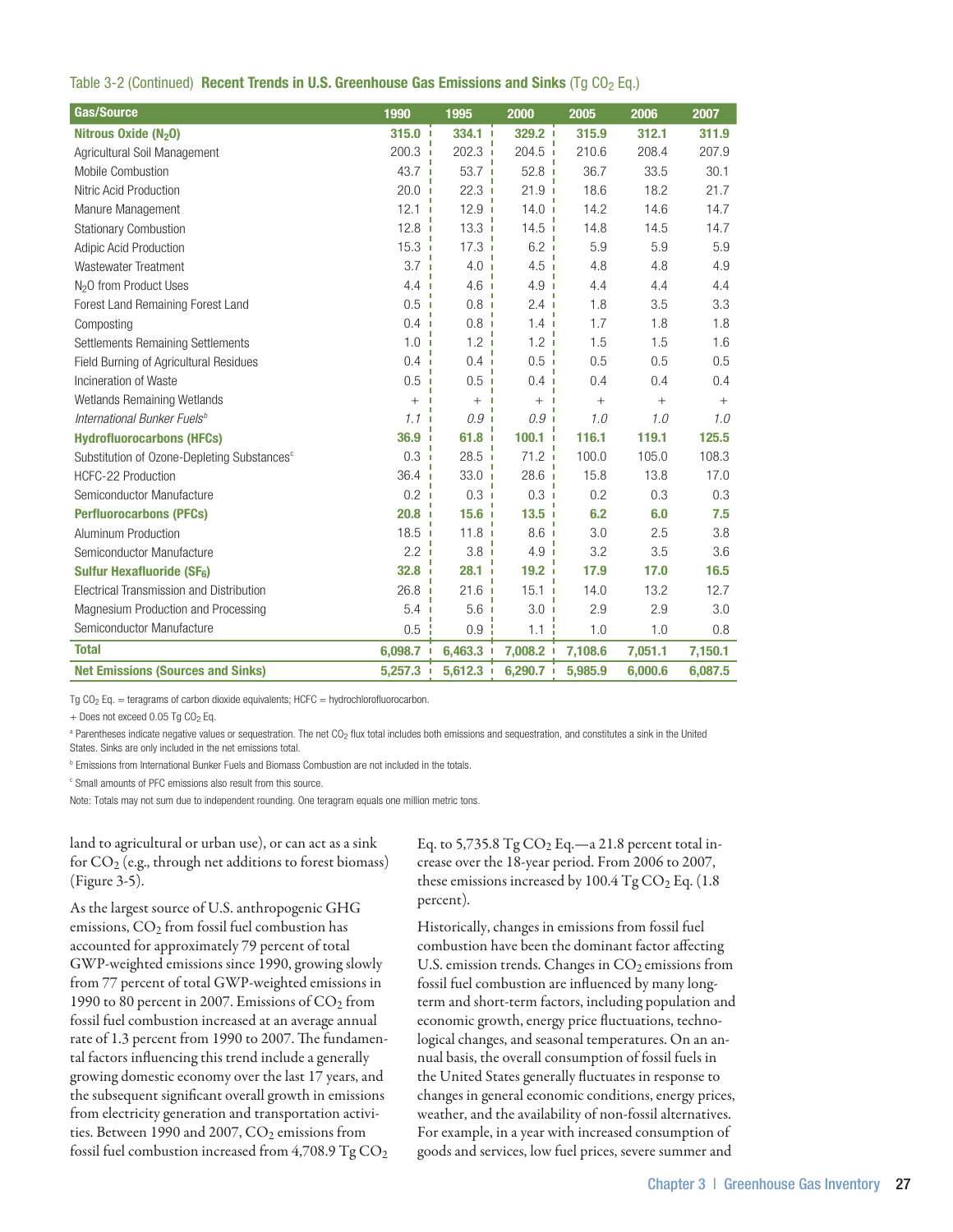## Figure 3-5 2007 U.S. Emissions of Carbon Dioxide by Source

In 2007, CO2 accounted for 85.4 percent of U.S. greenhouse gas emissions, with fossil fuel combustion accounting for 80.2 percent of emissions on a global warming potential (GWP)-weighted basis.



winter weather conditions, nuclear plant closures, and lower precipitation feeding hydroelectric dams, there would likely be proportionally greater fossil fuel consumption than in a year with poor economic performance, high fuel prices, mild temperatures, and increased output from nuclear and hydroelectric plants.

The five major fuel-consuming sectors contributing to  $CO<sub>2</sub>$  emissions from fossil fuel combustion are electricity generation, transportation, industrial, residential, and commercial.  $CO<sub>2</sub>$  emissions are produced by the electricity generation sector as it consumes fossil fuel to provide electricity to one of the other four sectors, or "end-use" sectors. In the following discussion, emissions from electricity generation have been distributed to each end-use sector on the basis of each sector's share of aggregate electricity consumption. The distribution of the electricity-related emissions assumes that each end-use sector consumes electricity that is generated from the national average mix of fuels according to their carbon intensity. Emissions from electricity generation are also addressed separately after the end-use sectors have been discussed. Note that emissions from U.S. territories are calculated separately due to a lack of specific consumption data for the individual end-use sectors.

Figures 3-6 and 3-7 summarize  $CO<sub>2</sub>$  emissions from fossil fuel combustion by sector and fuel type and by end-use sector.

## *Transportation End-Use Sector*

Transportation activities (excluding international bunker fuels) accounted for 33 percent of  $CO<sub>2</sub>$  emissions from fossil fuel combustion in 2007.<sup>7</sup> Virtually all of the energy consumed in this end-use sector came from petroleum products. Nearly 60 percent of the emissions resulted from gasoline consumption for personal vehicle use. The remaining emissions came from other transportation activities, including the combustion of diesel fuel in heavy-duty vehicles and jet fuel in aircraft.

# *Industrial End-Use Sector*

Industrial CO<sub>2</sub> emissions, resulting both directly from the combustion of fossil fuels and indirectly from the generation of electricity that is consumed by industry, accounted for 27 percent of  $CO<sub>2</sub>$  from fossil fuel combustion in 2007. Just over half of these emissions resulted from direct fossil fuel combustion to produce steam and/or heat for industrial processes. The remaining emissions resulted from consuming electricity for motors, electric furnaces, ovens, lighting, and other applications.

<sup>7</sup> If emissions from international bunker fuels are included, the transportation end-use sector accounted for 35 percent of U.S. emissions from fossil fuel combustion in 2007.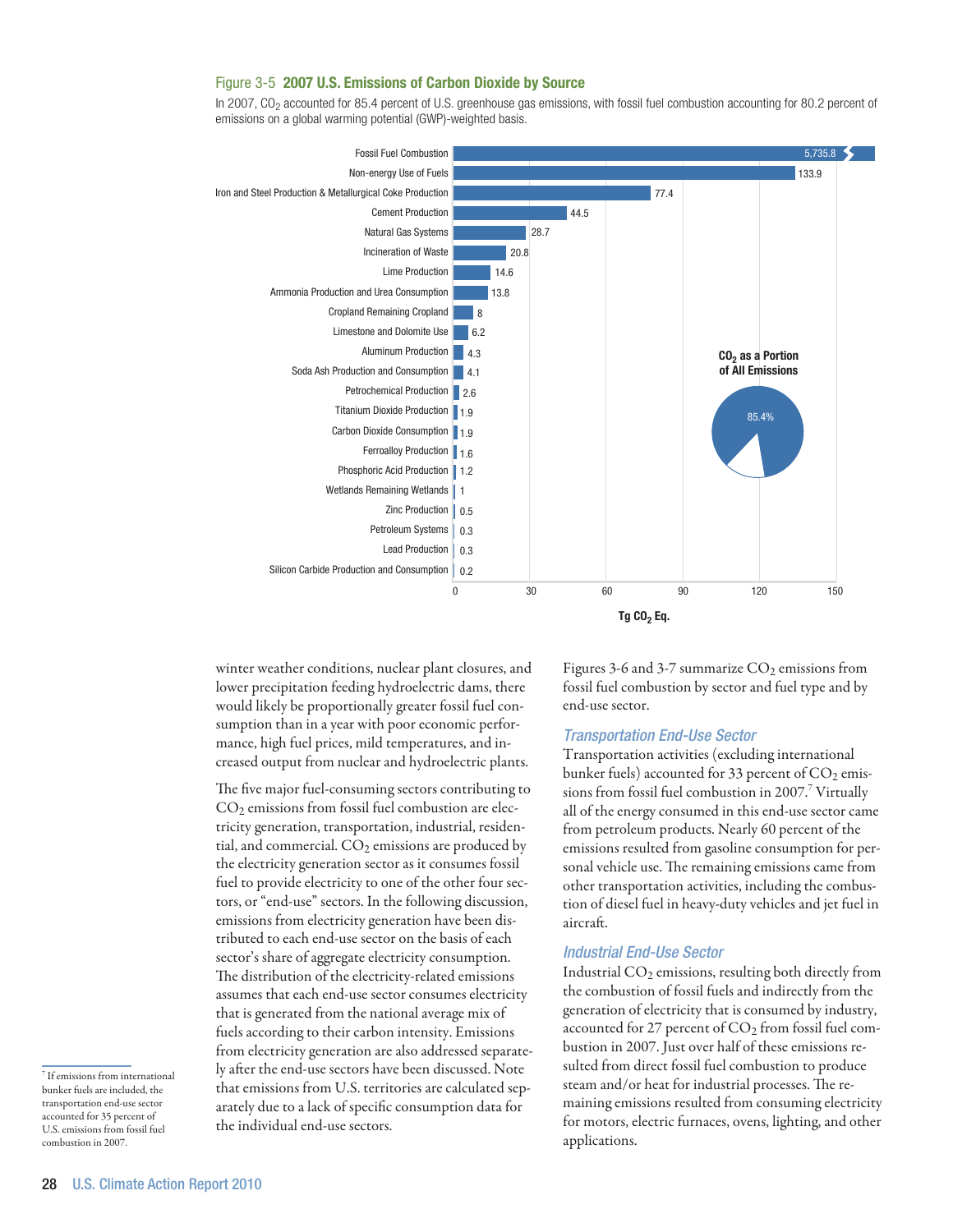## *Residential and Commercial End-Use Sectors*

The residential and commercial end-use sectors accounted for 21 and 18 percent, respectively, of  $CO<sub>2</sub>$ emissions from fossil fuel combustion in 2007. Both sectors relied heavily on electricity for meeting energy demands, with 72 and 79 percent, respectively, of their emissions attributable to electricity consumption for lighting, heating, cooling, and operating appliances. The remaining emissions were due to the consumption of natural gas and petroleum for heating and cooking.

## *Electricity Generation*

The United States relies on electricity to meet a significant portion of its energy demands, especially for lighting, electric motors, heating, and air conditioning. Electricity generators consumed 36 percent of U.S. energy from fossil fuels and emitted 42 percent of the  $CO<sub>2</sub>$  from fossil fuel combustion in 2007.  $^8$  The type of fuel combusted by electricity generators has a significant effect on their emissions. For example, some electricity is generated with low- $CO_2$ -emitting energy technologies, particularly non-fossil options, such as nuclear, hydroelectric, wind, or geothermal energy. However, electricity generators rely on coal for over half of their total energy requirements and accounted for 94 percent of all coal consumed for energy in the United States in 2007. Consequently, changes in electricity demand have a significant impact on coal consumption and associated  $CO<sub>2</sub>$  emissions.

Other significant  $CO<sub>2</sub>$  trends included the following:

CO<sub>2</sub> emissions from non-energy use of fossil fuels increased by  $16.9 \text{ Tg CO}_2$  Eq. (14.5 percent) from 1990 through 2007. Emissions from non-energy uses of fossil fuels were 133.9 Tg  $CO<sub>2</sub>$  Eq. in 2007, which constituted 2.2 percent of total national  $CO<sub>2</sub>$  emissions, approximately the same proportion as in 1990.

- $\Box$  CO<sub>2</sub> emissions from iron and steel production and metallurgical coke production increased slightly from 2006 to 2007 (1.3  $Tg CO<sub>2</sub> Eq.$ ), but decreased by 29.5 percent to 77.4  $Tg CO<sub>2</sub> Eq.$  from 1990 through 2007, due to restructuring of the industry, technological improvements, and increased scrap utilization.
- In 2007,  $CO<sub>2</sub>$  emissions from cement production decreased slightly by 2.0 Tg  $CO<sub>2</sub>$  Eq. (4.4 percent) from 2006 to 2007. This decrease occurred despite the overall increase over the time series. After falling in 1991 by 2 percent from 1990 levels, cement production emissions grew every year through 2006. Overall, from 1990 to 2007, emissions from cement production increased by 34 percent, an increase of  $11.2$  Tg CO<sub>2</sub> Eq.
- $\Box$  CO<sub>2</sub> emissions from incineration of waste (20.8 Tg)  $CO<sub>2</sub>$  Eq. in 2007) increased by 9.8 Tg  $CO<sub>2</sub>$  Eq. (90 percent) from 1990 through 2007, as the volume of plastics and other fossil carbon-containing materials in the waste stream grew.
- Net  $CO<sub>2</sub>$  sequestration from land use, land-use change, and forestry increased by 221.1  $TgCO<sub>2</sub>$ Eq. (26 percent) from 1990 through 2007. This increase was primarily due to growth in the rate of net carbon accumulation in forest carbon stocks, particularly in above-ground and below-ground tree biomass. Annual carbon accumulation in landfilled yard trimmings and food scraps slowed over this period, while the rate of carbon accumulation in urban trees increased.

 $8$  The emissions of  $CO<sub>2</sub>$ attributable to electricity generation were allocated to the end-use sectors, as described in the end-use sector discussions.

## Figure 3-6 2007 U.S. CO<sub>2</sub> Emissions from Fossil Fuel Combustion by Sector and Fuel Type

In 2007, U.S. transportation sector emissions were primarily from petroleum consumption, while electricity generation emissions were primarily from coal consumption.



Note: Electricity generation also includes emissions of less than 1 Tg CO<sub>2</sub> Eq. from geothermal-based electricity generation.

## Figure 3-7 2007 U.S. End-Use Sector CO<sub>2</sub> Emissions from Fossil Fuel Combustion

In 2007, direct fossil fuel combustion accounted for the vast majority of fossil fuel-related  $CO<sub>2</sub>$  emissions from the transportation sector (mostly petroleum combustion). Electricity consumption indirectly accounted for most of the fossil fuel-related CO<sub>2</sub> emissions from the commercial and residential sectors.

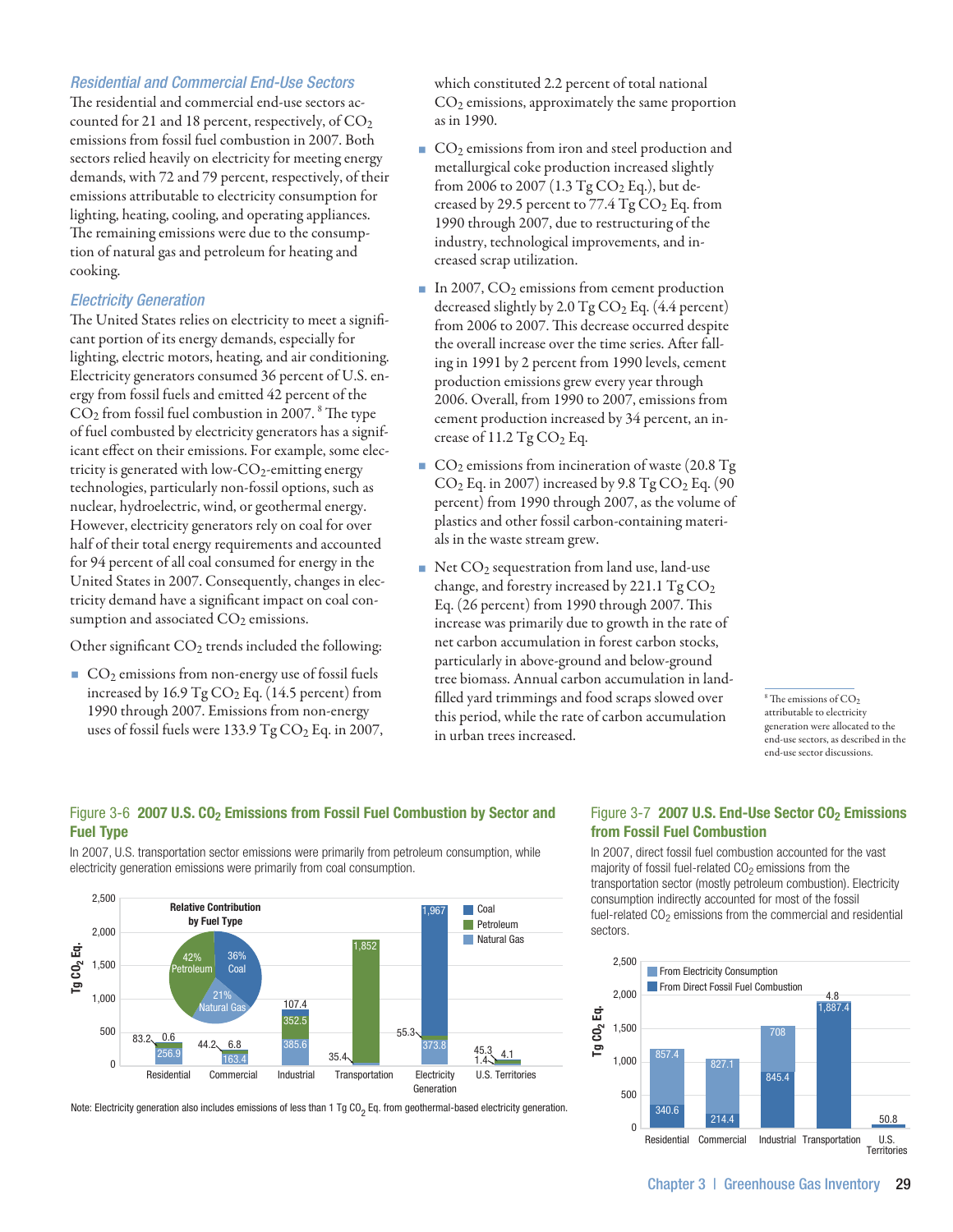## Methane Emissions

According to the IPCC,  $CH_4$  is more than 20 times as effective as  $CO<sub>2</sub>$  at trapping heat in the atmosphere. Over the last 250 years, the concentration of  $CH_4$  in the atmosphere increased by 148 percent (IPCC 2007). Anthropogenic sources of CH<sub>4</sub> include landfills, natural gas and petroleum systems, agricultural activities, coal mining, wastewater treatment, stationary and mobile combustion, and certain industrial processes (see Figure 3-8). Some significant trends in U.S. emissions of  $CH_4$  include the following:

- **Enteric fermentation is the largest anthropogenic** source of CH4 emissions in the United States. In 2007, enteric fermentation CH4 emissions were 139.0  $TgCO<sub>2</sub>$  Eq. (approximately 24 percent of total  $CH_4$  emissions), which represents an increase of 5.8 Tg  $CO<sub>2</sub>$  Eq., or 4.3 percent, since 1990.
- **Landfills are the second-largest anthropogenic** source of CH<sub>4</sub> emissions in the United States, accounting for approximately 23 percent of total  $CH_4$  emissions (132.9 Tg  $CO_2$  Eq.) in 2007. From 1990 to 2007, net CH4 emissions from landfills decreased by  $16.3$  Tg  $CO<sub>2</sub>$  Eq. (11 percent), with small increases occurring in some interim years, including 2007. This downward trend in overall emissions is the result of increases in the amount of landfill gas collected and combusted,9 which has more than offset the additional CH<sub>4</sub> emissions resulting from an increase in the amount of municipal solid waste landfilled.
- $\blacksquare$  CH<sub>4</sub> emissions from natural gas systems were 104.7 Tg CO2 Eq. in 2007. Emissions have declined by 24.9  $TgCO<sub>2</sub>$  Eq. (19 percent) since 1990, due to improvements in technology and management practices, as well as some replacement of old equipment.
- In 2007, CH<sub>4</sub> emissions from coal mining were 57.6  $Tg CO<sub>2</sub> Eq., a 0.8  $Tg CO<sub>2</sub> Eq. (1.3 percent)$$ decrease over 2006 emission levels. The overall decline of  $26.4$  Tg  $CO<sub>2</sub>$  Eq. (31 percent) from 1990 results from the mining of less gassy coal from underground mines and the increased use of CH4 collected from degasification systems.
- $\blacksquare$  CH<sub>4</sub> emissions from manure management increased by  $44.7$  percent, from  $30.4$  Tg  $CO<sub>2</sub>$  Eq. in 1990 to  $44.0$  Tg  $CO<sub>2</sub>$  Eq. in 2007. The majority of this increase was from swine and dairy cow manure, since the general trend in manure management is increasing use of liquid systems, which tends to produce higher  $CH_4$  emissions. The increase in liquid systems is the combined result of a shift to larger facilities, and to facilities in the U.S. West and Southwest, all of which tend to use liquid systems. Also, new regulations limiting the application of manure nutrients have shifted manure management practices at smaller dairies from daily spread to manure managed and stored on site.

#### Figure 3-8 2007 U.S. Emissions of Methane by Source

In 2007, methane (CH4) accounted for 8.2 percent of U.S. greenhouse gas emissions on a GWP-weighted basis. Enteric fermentation was the largest source of U.S. CH<sub>4</sub> emissions (24 percent), followed closely by emissions from landfills (23 percent) and natural gas systems (18 percent).

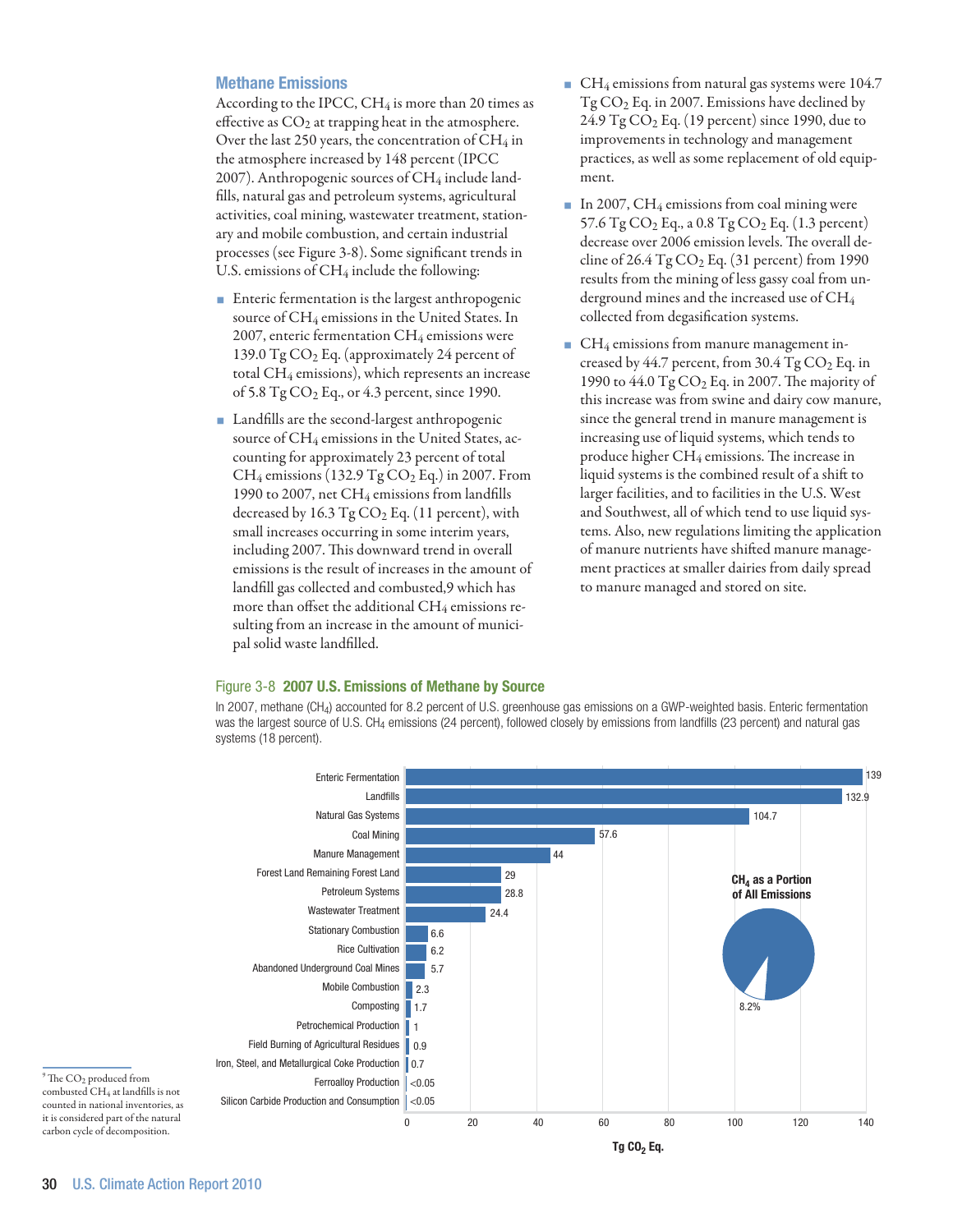## Nitrous Oxide Emissions

N2O is produced by biological processes that occur in soil and water and by a variety of anthropogenic activities in the agricultural, energy-related, industrial, and waste management fields. While total  $N_2O$  emissions are much lower than  $CO<sub>2</sub>$  emissions,  $N<sub>2</sub>O$  is approximately 300 times more powerful than  $CO<sub>2</sub>$  at trapping heat in the atmosphere. Since 1750, the global atmospheric concentration of  $N_2O$  has risen by approximately 18 percent (IPCC 2007). The main anthropogenic activities producing  $N_2O$  in the United States are agricultural soil management, fuel combustion in motor vehicles, nitric acid production, stationary fuel combustion, manure management, and adipic acid production (see Figure 3-9).

Some significant trends in U.S. emissions of  $N_2O$  include the following:

- Agricultural soils produced approximately 67 percent of N2O emissions in the United States in 2007. Estimated emissions from this source in 2007 were 207.9 Tg  $CO<sub>2</sub>$  Eq. Annual N<sub>2</sub>O emissions from agricultural soils fluctuated between 1990 and 2007, although overall emissions were 3.8 percent higher in 2007 than in 1990.  $N_2O$  emissions from this source have not shown any significant longterm trend, as they are highly sensitive to the amount of nitrogen applied to soils, which has not changed significantly over the time period, and to weather patterns and crop type.
- In 2007,  $N_2O$  emissions from mobile combustion were 30.1  $TgCO<sub>2</sub>$  Eq. (approximately 10 percent of U.S. N<sub>2</sub>O emissions). From 1990 to 2007, N<sub>2</sub>O emissions from mobile combustion decreased by 31 percent. However, from 1990 to 1998, emissions increased by 26 percent, due to control technologies that reduced  $NO<sub>x</sub>$  emissions while increasing N2O emissions. Since 1998, newer control technologies have led to a steady decline in  $N_2O$  from this source.
- $\blacksquare$  N<sub>2</sub>O emissions from adipic acid production were 5.9  $TgCO<sub>2</sub>$  Eq. in 2007, and have decreased significantly since 1996 from the widespread installation of pollution control measures. Emissions from adipic acid production have decreased by 61 percent since 1990, and emissions from adipic acid production have fluctuated by less than  $1.2 \text{ Tg CO}_2$  Eq. annually since 1998.

## HFC, PFC, and  $SF<sub>6</sub>$  Emissions

HFCs and PFCs are families of synthetic chemicals that are used as alternatives to the ODS, and along with  $SF_6$ , are potent GHGs.  $SF_6$  and PFCs have extremely long atmospheric lifetimes, contributing to their high GWP values and resulting in their essentially irreversible accumulation in the atmosphere once

#### Figure 3-9 2007 U.S. Emissions of Nitrous Oxide by Source

In 2007, nitrous oxide ( $N<sub>2</sub>$ O) accounted for 4.4 percent of U.S. greenhouse gas emissions on a GWP-weighted basis. Agricultural soil management was the largest U.S. source of  $N_2O$ , producing 67 percent of emissions.



#### Figure 3-10 2007 U.S. Emissions of HFCs, PFCs, and  $SF_6$  by Source

In 2007, HFCs, PFCs, and  $SF_6$  accounted for 2.1 percent of U.S. greenhouse gas emissions on a GWP-weighted basis. Although the mass of these gases emitted is comparatively small, these emissions have high global warming potentials, and therefore have significant climate impacts.



emitted.  $SF_6$  is the most potent GHG the IPCC has evaluated.

Other emissive sources of these gases include HCFC-22 production, electrical transmission and distribution systems, semiconductor manufacturing, aluminum production, and magnesium production and processing (see Figure 3-10).

Some significant trends in U.S. HFC, PFC, and  $SF_6$ emissions include the following:

**Emissions resulting from the substitution of ODS** (e.g., CFCs) have been increasing from small amounts in 1990 to 108.3  $TgCO<sub>2</sub>$  Eq. in 2007. Emissions from substitutes for ODS are both the largest and the fastest-growing source of HFC, PFC, and  $SF_6$  emissions. These emissions have been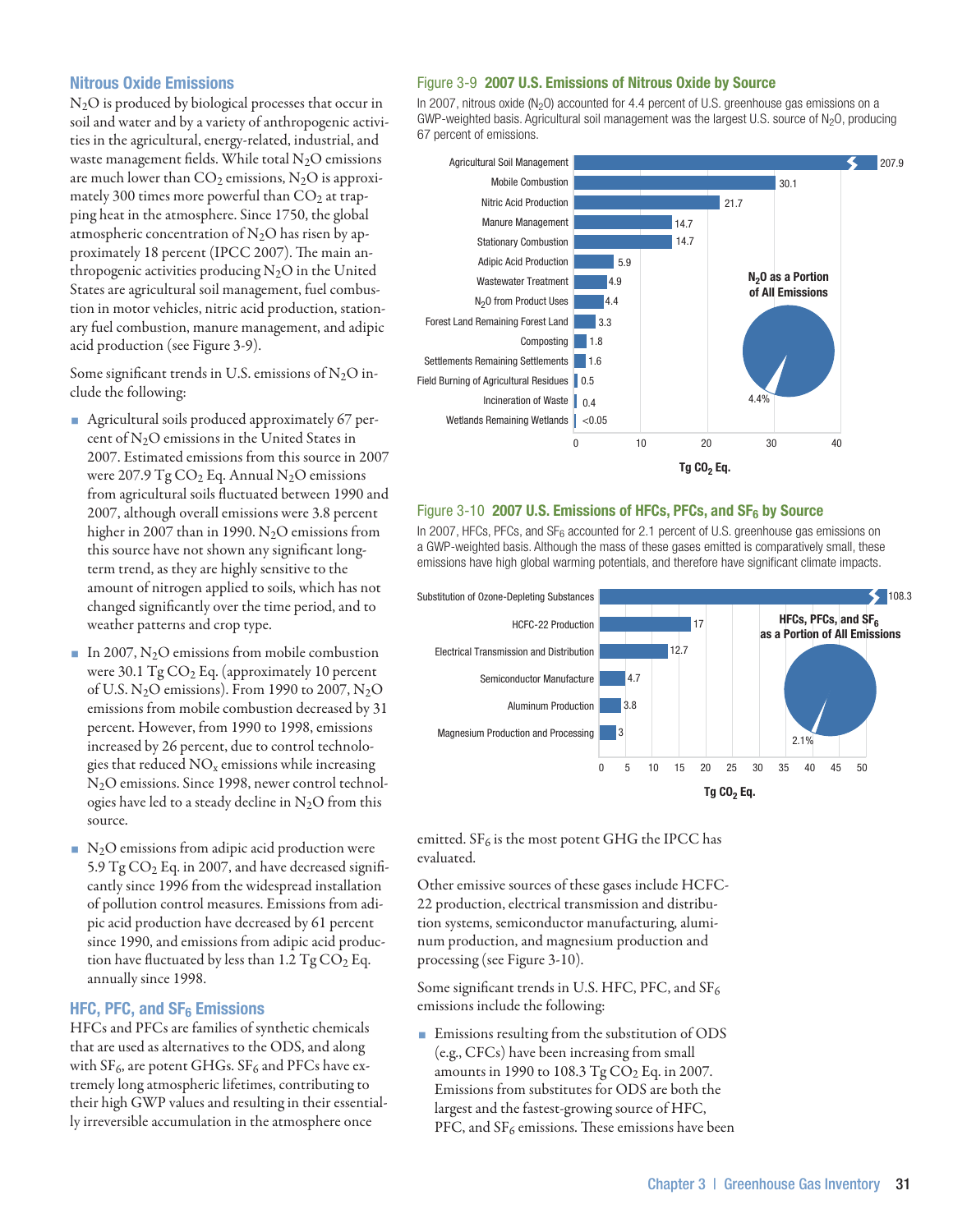increasing as phase-outs required under the Montreal Protocol come into effect, especially after 1994 when full market penetration was made for the first generation of new technologies featuring ODS substitutes.

- HFC emissions from the production of HCFC-22 decreased by 53 percent (19.4  $Tg CO<sub>2</sub> Eq.$ ) from 1990 through 2007, due to a steady decline in the emission rate of HFC-23 (i.e., the amount of HFC-23 emitted per kilogram of HCFC-22 manufactured) and the use of thermal oxidation at some plants to reduce HFC-23 emissions.
- $S_{6}$  emissions from electric power transmission and distribution systems decreased by 53 percent (14.1 Tg CO2 Eq.) from 1990 to 2007, primarily because of higher purchase prices for  $SF_6$  and efforts by industry to reduce emissions.
- **PFC** emissions from aluminum production decreased by 79 percent  $(14.7 \text{ Tg CO}_2 \text{ Eq.})$  from 1990 to 2007, due to both industry emission reduction efforts and lower domestic aluminum production.

# Overview of Sector Emissions and Trends

In accordance with the *Revised 1996 IPCC Guidelines for National Greenhouse Gas Inventories* (IPCC/ UNEP/OECD/IEA 1997), and the 2003 *UNFCCC* 

*Guidelines on Reporting and Review* (UNFCCC 2003), the *Inventory of U.S. Greenhouse Gas Emissions and Sinks: 1990–2007* (U.S. EPA/OAP 2009) is segregated into six sector-specific chapters. Figure 3-11 and Table 3-3 aggregate emissions and sinks by these chapters. Emissions of all gases can be summed from each source category using IPCC guidance. Over the 18-year period from 1990 to 2007, total emissions in the energy, industrial processes, and agriculture sectors climbed by 976.7 Tg  $CO<sub>2</sub>$  Eq. (19 percent), 28.5 Tg  $CO<sub>2</sub>$  Eq. (9 percent), and 28.9 Tg  $CO<sub>2</sub>$  Eq. (8 percent), respectively. Emissions decreased in the waste and the solvent and other product use sectors by 11.5  $Tg CO<sub>2</sub> Eq. (6 percent)$  and less than 0.1  $Tg CO<sub>2</sub> Eq.$ (0.4 percent), respectively. Over the same period, estimates of net carbon sequestration in the land use, land-use change, and forestry sector increased by 192.5  $Tg CO<sub>2</sub> Eq. (23 percent).$ 

## **Energy**

The Energy chapter of the *Inventory of U.S. Greenhouse Gas Emissions and Sinks* contains emissions of all GHGs resulting from stationary and mobile energy activities, including fuel combustion and fugitive fuel emissions. Energy-related activities, primarily fossil fuel combustion, accounted for the vast majority of U.S. CO2 emissions from 1990 through 2007. In 2007, approximately 85 percent of the energy consumed in the United States (on a British thermal unit basis) was pro-

## Figure 3-11 Recent Trends in U.S. Greenhouse Gas Emissions and Sinks by Chapter/IPCC Sector

From 1990 to 2007, total emissions in the energy, industrial processes, and agriculture sectors climbed by 19 percent, 9 percent, and 8 percent, respectively. Over the same period, carbon uptake by the land use, land-use change, and forestry sector increased by 23 percent.



Note: Relatively smaller amounts of global warming potential-weighted emissions are also emitted from the Solvent and Other Product Use sectors.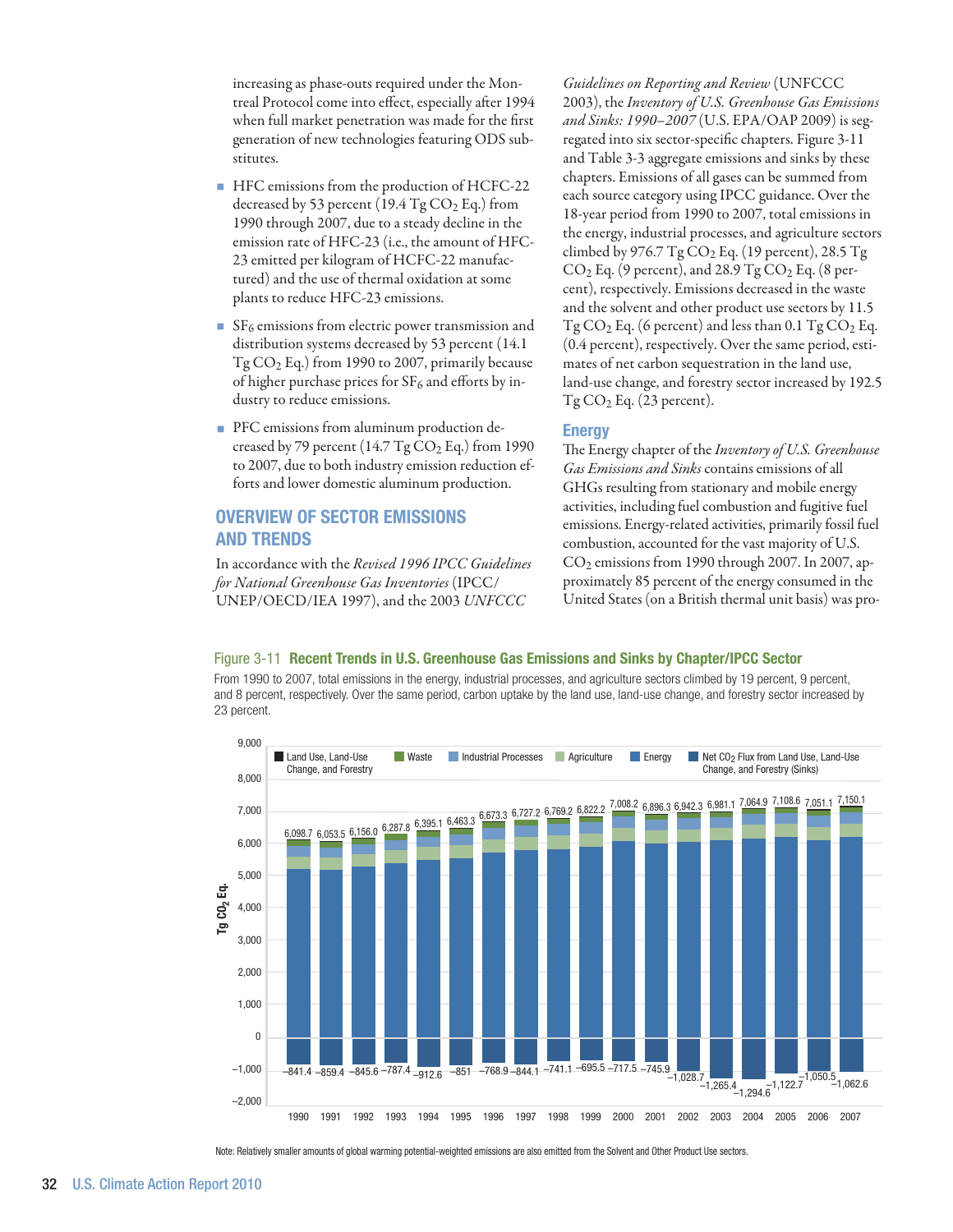#### Table 3-3 Recent Trends in U.S. Greenhouse Gas Emissions and Sinks by Chapter/IPCC Sector (Tg CO<sub>2</sub> Eq.)

From 1990 to 2007, total emissions in the energy, industrial processes, and agriculture sectors increased, emissions in the waste and the solvent and other product use sectors decreased, and net carbon sequestration in the land use, land-use change, and forestry sector rose by 23 percent.

| <b>Chapter/IPCC Sector</b>                                                        | 1990    | 1995        | 2000         | 2005                  | 2006      | 2007      |
|-----------------------------------------------------------------------------------|---------|-------------|--------------|-----------------------|-----------|-----------|
| Energy                                                                            | 5,193.6 | 5,520.1     | 6.059.9      | 6.169.2               | 6.084.4   | 6,170.3   |
| Industrial Processes                                                              | 325.2   | 345.8       | 356.3        | 337.6                 | 343.9     | 353.8     |
| Solvent and Other Product Use                                                     | 4.4     | 4.6         | 4.9          | 4.4                   | 4.4       | 4.4       |
| Agriculture                                                                       | 384.2   | 402.0       | 399.4        | 410.8                 | 410.3     | 413.1     |
| Land Use, Land-Use Change, and Forestry (Emissions)                               | 14.2    | 16.2        | 33.0         | 26.4                  | 45.1      | 42.9      |
| Waste                                                                             | 177.1   | 174.7       | 154.6        | 160.2                 | 163.0     | 165.6     |
| <b>Total Emissions</b>                                                            | 6.098.7 | 6.463.3     | 7.008.2<br>п | 7.108.6               | 7.051.1   | 7,150.1   |
| Net CO <sub>2</sub> Flux from Land Use, Land-Use Change, and<br>Forestry (Sinks)* | (841.4) | $(851.0)$ i |              | $(717.5)$ $(1,122.7)$ | (1,050.5) | (1,062.6) |
| <b>Net Emissions (Sources and Sinks)</b>                                          | 5,257,3 | 5.612.3     | 6,290.7      | 5.985.9               | 6.000.6   | 6.087.5   |

\* The net CO<sub>2</sub> flux total includes both emissions and sequestration, and constitutes a sink in the United States. Sinks are only included in the net emissions total.

IPCC = Intergovernmental Panel on Climate Change; Tg CO<sub>2</sub> Eq. = teragrams of carbon dioxide equivalents.

Note: Totals may not sum due to independent rounding. Parentheses indicate negative values or sequestration.

duced through the combustion of fossil fuels. The remaining 15 percent came from other energy sources, such as hydropower, biomass, nuclear, wind, and solar energy (see Figure 3-12). Energy-related activities are also responsible for CH<sub>4</sub> and N<sub>2</sub>O emissions (35 percent and 14 percent of total U.S. emissions of each gas, respectively). Overall, emission sources in the Energy chapter accounted for a combined 86.3 percent of total U.S. GHG emissions in 2007.

#### Industrial Processes

The Industrial Processes chapter of the *Inventory of U.S. Greenhouse Gas Emissions and Sinks* contains by-product or fugitive emissions of GHGs from industrial processes not directly related to energy activities, such as fossil fuel combustion. For example, industrial processes can chemically transform raw materials, which often release waste gases, such as CO2, CH4, and N2O. These processes include iron and steel production and metallurgical coke production, cement production, ammonia production and urea consumption, lime manufacture, limestone and dolomite use (e.g., flux stone, flue gas desulfurization, and glass manufacturing), soda ash manufacture and use, titanium dioxide production, phosphoric acid production, ferroalloy production, CO<sub>2</sub> consumption, silicon carbide production and consumption, aluminum production, petrochemical production, nitric acid production, adipic acid production, lead production, and zinc production. Additionally, emissions from industrial processes release HFCs, PFCs, and SF<sub>6</sub>. Overall, emission sources in the Industrial Process chapter accounted for 4.9 percent of U.S. GHG emissions in 2007.

## Solvent and Other Product Use

The Solvent and Other Product Use chapter of the *Inventory of U.S. Greenhouse Gas Emissions and Sinks*  contains GHG emissions that are produced as a byproduct of various solvent and other product uses. In the United States, emissions from  $N_2O$  from product uses—the only source of GHG emissions from this sector—accounted for less than 0.1 percent of total U.S. anthropogenic GHG emissions on a carbonequivalent basis in 2007.

#### **Agriculture**

The Agriculture chapter of the *Inventory of U.S. Greenhouse Gas Emissions and Sinks* contains anthropogenic emissions from agricultural activities (except fuel combustion, which is addressed in the Energy chapter, and agricultural  $CO<sub>2</sub>$  fluxes, which are addressed in the Land Use, Land-Use Change, and Forestry chapter). Agricultural activities contribute directly to emissions of GHGs through a variety of processes, including the following source categories: enteric fermentation in domestic livestock, livestock manure management, rice cultivation, agricultural soil management, and field burning of agricultural residues. CH<sub>4</sub> and N<sub>2</sub>O were the primary GHGs emitted by agricultural activities. In 2007,  $CH_4$  emissions from enteric fermentation and manure management represented about 24 percent and 8 percent of total CH4 emissions from anthropogenic activities, respectively. Agricultural soil management activities, such as fertilizer application and other cropping practices, were the largest source of U.S. N2O emissions in 2007, accounting for 67 percent. In 2007, emission sources accounted for in the Agriculture chapter were responsible for 6 percent of total U.S. GHG emissions.

## Land Use, Land-Use Change, and Forestry

The Land Use, Land-Use Change, and Forestry chapter of the *Inventory of U.S. Greenhouse Gas Emissions*  and Sinks contains emissions of CH<sub>4</sub> and N<sub>2</sub>O, and emissions and removals of  $CO<sub>2</sub>$  from forest manage-

## Figure 3-12 2007 U.S. Energy Consumption by Energy Source

In 2007, the combustion of fossil fuels accounted for approximately 85 percent of U.S. energy consumption, with the remaining 15 percent coming from other sources (nuclear, hydropower, wind, etc.).

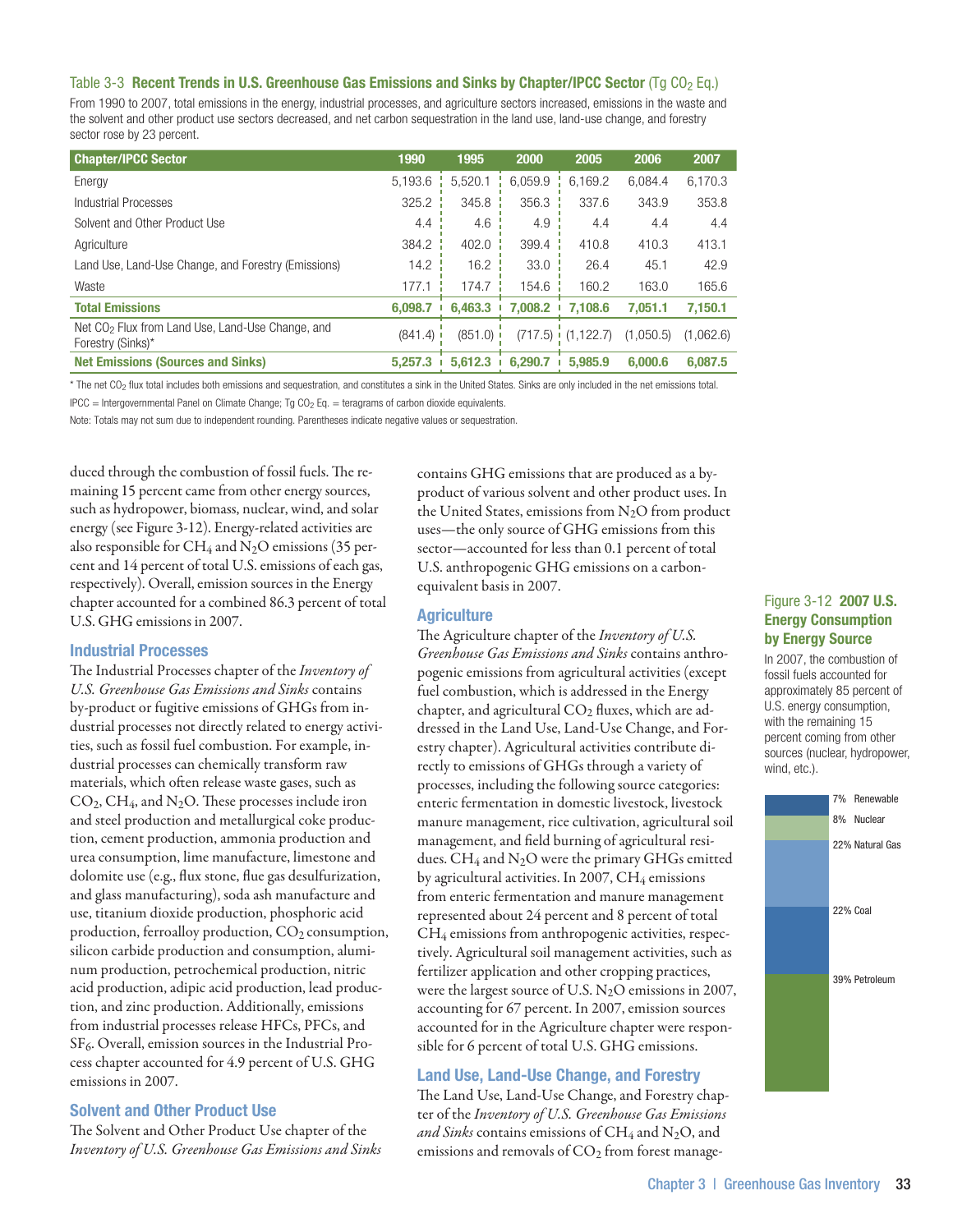ment, other land-use activities, and land-use change. Forest management practices, tree planting in urban areas, the management of agricultural soils, and the landfilling of yard trimmings and food scraps have resulted in a net uptake (sequestration) of carbon in the United States. Forests (including vegetation, soils, and harvested wood) accounted for approximately 86 percent of total 2007 net  $CO<sub>2</sub>$  flux, urban trees accounted for 9 percent, mineral and organic soil carbon stock changes accounted for 4 percent, and landfilled yard trimmings and food scraps accounted for 1 percent.

The net forest sequestration is a result of net forest growth and increasing forest area, as well as a net accumulation of carbon stocks in harvested wood pools. The net sequestration in urban forests is a result of net tree growth in these areas. In agricultural soils, mineral and organic soils sequester approximately 70 percent more carbon than is emitted through these soils, liming, and urea fertilization, combined. The mineral soil carbon sequestration is largely due to the conversion of cropland to permanent pastures and hay production, a reduction in summer fallow areas in semi-arid areas, an increase in the adoption of conservation tillage practices, and an increase in the amounts of organic fertilizers (i.e., manure and sewage sludge) applied to agriculture lands. The landfilled yard trimmings and food scraps net sequestration is due to the long-term accumulation of yard trimming carbon and food scraps in landfills.

Land use, land-use change, and forestry activities in 2007 resulted in a net carbon sequestration of 1,062.6  $Tg\mathrm{CO}_2$  Eq. This represents an offset of approximately 17.4 percent of total U.S. CO<sub>2</sub> emissions, or 14.9 percent of total GHG emissions in 2007. Between 1990 and 2007, total land use, land-use change, and forestry net carbon flux resulted in a 26.3 percent increase in  $CO<sub>2</sub>$  sequestration, primarily due to an increase in the rate of net carbon accumulation in forest carbon stocks, particularly in above-ground and belowground tree biomass. Annual carbon accumulation in landfilled yard trimmings and food scraps slowed over this period, while the rate of annual carbon accumulation increased in urban trees.

The application of crushed limestone and dolomite to managed land (i.e., soil liming) and urea fertilization resulted in  $CO_2$  emissions of 8.0 Tg  $CO_2$  Eq. in 2007, an increase of 13 percent relative to 1990. The application of synthetic fertilizers to forest and settlement soils in 2007 resulted in direct  $N_2O$  emissions of 1.6  $Tg\,CO<sub>2</sub>$  Eq. Direct N<sub>2</sub>O emissions from fertilizer application increased by approximately 61 percent between 1990 and 2007. Non-CO<sub>2</sub> emissions from forest fires in 2007 resulted in  $\text{CH}_4$  emissions of 29.0 Tg  $CO<sub>2</sub>$  Eq., and in N<sub>2</sub>O emissions of 2.9 Tg  $CO<sub>2</sub>$  Eq. CO2 and N2O emissions from peatlands in 2007

totaled  $1.0$  Tg  $CO<sub>2</sub>$  Eq. and less than 0.01 Tg  $CO<sub>2</sub>$ Eq., respectively.

## **Waste**

The Waste chapter of the *Inventory of U.S. Greenhouse Gas Emissions and Sinks* contains emissions from waste management activities (except incineration of waste, which is addressed in the Energy chapter). Landfills were the largest source of anthropogenic CH4 emissions in the Waste chapter, accounting for 23 percent of total U.S.  $CH_4$  emissions.<sup>10</sup> Additionally, wastewater treatment accounted for 4 percent of U.S.  $CH_4$  emissions. N<sub>2</sub>O emissions from the discharge of wastewater treatment effluents into aquatic environments were estimated, as were  $N_2O$  emissions from the treatment process itself. Emissions of CH4 and N2O from composting grew from 1990 to 2007, and resulted in emissions of  $1.7$  Tg  $CO<sub>2</sub>$  Eq. and  $1.8$ Tg CO2 Eq., respectively. Overall, in 2007, emission sources accounted for in the Waste chapter generated 2.3 percent of total U.S. GHG emissions.

## Emissions by Economic Sector

Throughout the *Inventory of U.S. Greenhouse Gas Emissions and Sinks* report, emission estimates are grouped into six sectors (i.e., chapters) defined by the IPCC: Energy; Industrial Processes; Solvent Use; Agriculture; Land Use, Land-Use Change, and Forestry; and Waste (U.S. EPA/OAP 2009). While it is important to use this characterization for consistency with UNFCCC reporting guidelines, it is also useful to allocate emissions into more commonly used sectoral categories. This section reports emissions by the following economic sectors: residential, commercial, industry, transportation, electricity generation, agriculture, and U.S. territories. Table 3-4 summarizes emissions from each of these sectors, and Figure 3-13 shows the trend in emissions by sector from 1990 to 2007.

Using this categorization, emissions from electricity generation accounted for the largest portion (34 percent) of U.S. GHG emissions in 2007, while transportation activities, in aggregate, accounted for 28 percent, and emissions from industry accounted for 20 percent. In contrast to electricity generation and transportation, emissions from industry have in general declined over the past decade, due to structural changes in the U.S, economy (i.e., shifts from a manufacturing-based to a service-based economy), fuel switching, and energy efficiency improvements, The remaining 18 percent of U.S. GHG emissions were from the residential, agriculture, and commercial sectors, plus emissions from U.S. territories. The residential sector accounted for about 5 percent, and primarily consisted of  $CO<sub>2</sub>$  emissions from fossil fuel combustion. Activities related to agriculture accounted for roughly 7 percent of U.S. emissions; unlike

<sup>10</sup> Landfills also store carbon, due to incomplete degradation of organic materials, such as wood products and yard trimmings, as described in the Land-Use, Land-Use Change, and Forestry chapter of the *Inventory* report.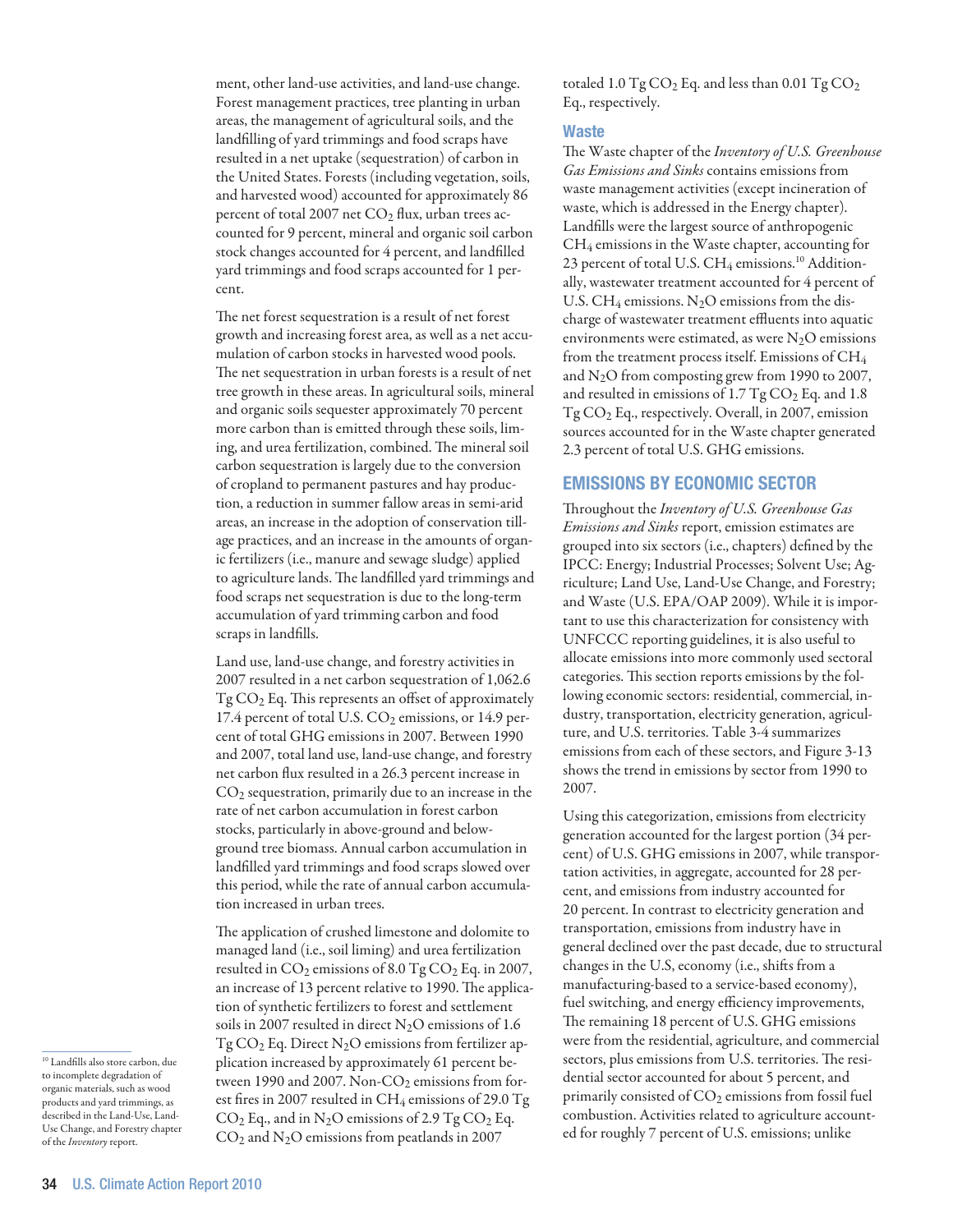## Table 3-4 U.S. Greenhouse Gas Emissions Allocated to Economic Sectors (Tg  $CO<sub>2</sub>$  Eq.)

In 2007, electricity generation accounted for 34 percent of total U.S. greenhouse gas emissions, transportation accounted for 28 percent, and industry accounted for 30 percent.

| <b>Economic Sectors</b>                         | 1990    | 1995        | 2000    | 2005       | 2006      | 2007      |
|-------------------------------------------------|---------|-------------|---------|------------|-----------|-----------|
| Electric Power Industry                         | 1.859.1 | 1.989.0     | 2,329.3 | 2.429.4    | 2.375.5   | 2,445.1   |
| Transportation                                  | 1.543.6 | 1.685.2     | 1.919.7 | 1.998.9    | 1.994.4   | 1,995.2   |
| Industry                                        | 1.496.0 | 1.524.5     | 1.467.5 | 1.364.9    | 1.388.4   | 1,386.3   |
| Agriculture                                     | 428.5   | 453.7       | 470.2   | 482.6      | 502.9     | 502.8     |
| Commercial                                      | 392.9   | 401.0       | 388.2   | 401.8      | 392.6     | 407.6     |
| Residential                                     | 344.5   | 368.8       | 386.0   | 370.5      | 334.9     | 355.3     |
| U.S. Territories                                | 34.1    | 41.1        | 47.3    | 60.5       | 62.3      | 57.7      |
| <b>Total Emissions</b>                          | 6,098.7 | 6,463.3     | 7.008.2 | 7.108.6    | 7.051.1   | 7,150.1   |
| Land Use, Land-Use Change, and Forestry (Sinks) | (841.4) | $(851.0)$ i | (717.5) | (1, 122.7) | (1.050.5) | (1,062.6) |
| <b>Net Emissions (Sources and Sinks)</b>        | 5.257.3 | 5.612.3     | 6.290.7 | 5.985.9    | 6,000.6   | 6.087.5   |

Tg  $CO<sub>2</sub>$  Eq. = teragrams of carbon dioxide equivalents.

Note: Totals may not sum due to independent rounding. Emissions include carbon dioxide, methane, nitrous oxide, hydrofluorocarbons, perfluorocarbons, and sulfur hexafluoride.

#### Figure 3-13 U.S. Greenhouse Gas Emissions Allocated to Economic Sectors: 1990–2007

In 2007, electricity generation accounted for 34 percent of total U.S. greenhouse gas emissions, transportation accounted for 28 percent, and industry accounted for 20 percent.



## Table 3-5 U.S. Greenhouse Gas Emissions by Economic Sector, with Electricity-Related Emissions Distributed Among Sectors (Tq CO<sub>2</sub> Eq.)

In 2007, after distributing emissions from electricity generation to end-use sectors, industry accounted for 30 percent of total U.S. greenhouse gas emissions, and the transportation sector accounted for 28 percent.

| <b>Implied Sectors</b>                          | 1990        | 1995        | 2000    | 2005       | 2006      | 2007      |
|-------------------------------------------------|-------------|-------------|---------|------------|-----------|-----------|
| Industry                                        | 2.166.5     | 2.219.8     | 2,235.5 | 2.081.2    | 2,082.3   | 2,081.2   |
| Transportation                                  | 1.546.7     | 1.688.3     | 1,923.2 | 2.003.6    | 1,999.0   | 2,000.1   |
| Commercial                                      | 942.2       | 1.000.2     | 1.140.0 | 1.214.6    | 1,201.5   | 1,251.2   |
| Residential                                     | 950.0       | 1.024.2     | 1.159.2 | 1.237.0    | 1.176.1   | 1,229.8   |
| Agriculture                                     | 459.2       | 489.7       | 503.2   | 511.7      | 530.0     | 530.1     |
| U.S. Territories                                | 34.1        | 41.1        | 47.3    | 60.5       | 62.3      | 57.7      |
| <b>Total Emissions</b>                          | 6.098.7     | 6,463.3     | 7.008.2 | 7.108.6    | 7.051.1   | 7,150.1   |
| Land Use, Land-Use Change, and Forestry (Sinks) | $(841.4)$ 1 | $(851.0)$ i | (717.5) | (1, 122.7) | (1,050.5) | (1,062.6) |
| <b>Net Emissions (Sources and Sinks)</b>        | 5.257.3     | 5.612.3     | 6.290.7 | 5.985.9    | 6,000.6   | 6,087.5   |

Tg  $CO<sub>2</sub>$  Eq. = teragrams of carbon dioxide equivalents.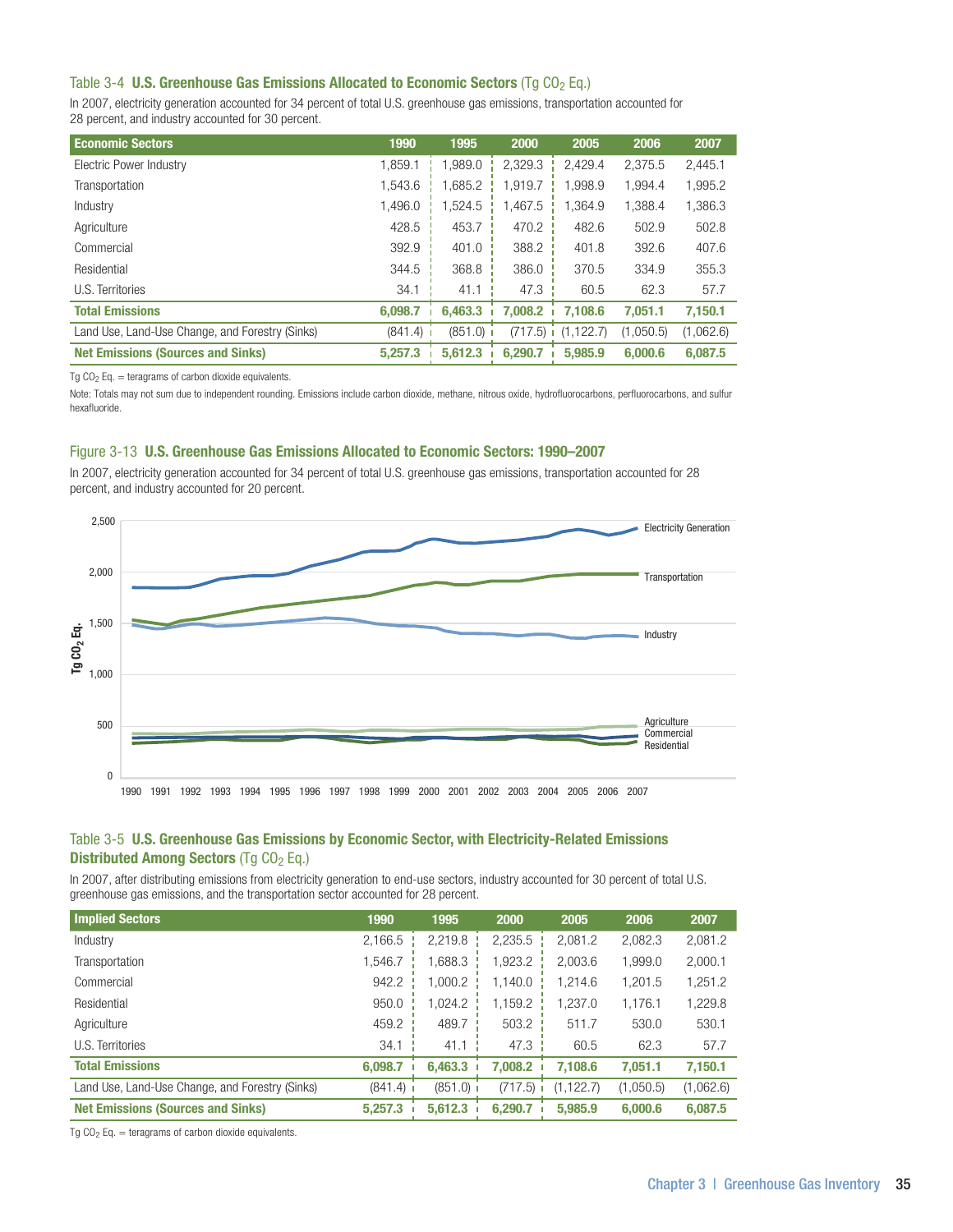other economic sectors, agricultural sector emissions were dominated by  $N_2O$  emissions from agricultural soil management and CH<sub>4</sub> emissions from enteric fermentation, rather than  $CO<sub>2</sub>$  from fossil fuel combustion. The commercial sector accounted for about 6 percent of emissions, while U.S. territories accounted for approximately 1 percent.

CO2 was also emitted and sequestered by a variety of activities related to forest management practices, tree planting in urban areas, the management of agricultural soils, and landfilling of yard trimmings.

Electricity is ultimately consumed in the economic sectors described above. Table 3-5 presents GHG emissions from economic sectors with emissions related to electricity generation distributed into enduse categories (i.e., emissions from electricity generation are allocated to the economic sectors in which the electricity is consumed). To distribute electricity emissions among end-use sectors, emissions from the source categories assigned to electricity generation were allocated to the residential, commercial, industry, transportation, and agriculture economic sectors according to retail sales of electricity.<sup>11</sup> These source categories include CO<sub>2</sub> from fossil fuel combustion and the use of limestone and dolomite for flue gas desulfurization,  $CO_2$  and  $N_2O$  from incineration of waste,  $CH_4$  and N<sub>2</sub>O from stationary sources, and SF<sub>6</sub> from electrical transmission and distribution systems.

When emissions from electricity are distributed among these sectors, industry accounts for the largest share of U.S. GHG emissions (30 percent) in 2007. Emissions from the residential and commercial sectors also increase substantially when emissions from elec-

tricity are included, due to their relatively large share of electricity consumption (lighting, appliances, etc.). Transportation activities remain the second-largest contributor to total U.S. emissions (28 percent). In all sectors except agriculture,  $CO<sub>2</sub>$  accounts for more than 80 percent of GHG emissions, primarily from the combustion of fossil fuels. Figure 3-14 shows the trend in these emissions by sector from 1990 to 2007, while Box 3-3 shows recent trends in various U.S. GHG emissions-related data.

# Indirect Greenhouse Gases

The reporting requirements of the UNFCCC request that information be provided on indirect GHGs, which include CO,  $NO_x$ , NMVOCs, and  $SO_2$ (UNFCCC 2003). These gases do not have a direct global warming effect, but indirectly affect terrestrial radiation absorption by influencing the formation and destruction of tropospheric and stratospheric ozone and methane, or, in the case of  $SO_2$ , by affecting the absorptive characteristics of the atmosphere. Additionally, some of these gases may react with other chemical compounds in the atmosphere to form compounds that are GHGs.

Since 1970, the United States has published estimates of annual emissions of CO,  $NO_x$ , NMVOCs, and  $SO_2$ (U.S. EPA/OAQPS 2008), which are regulated under the Clean Air Act.<sup>12</sup> Table 3-7 shows that fuel combustion accounts for the majority of emissions of these indirect GHGs. Industrial processes—such as the manufacture of chemical and allied products, metals processing, and industrial uses of solvents—are also significant sources of CO, NO<sub>x</sub>, and NMVOCs.



Figure 3-14 U.S. Electricity-Related Greenhouse Gas Emissions Distributed to Economic Sectors: 1990–2007 In 2007, when electricity generation-related emissions are distributed to economic sectors, the transportation sector accounted for 28 percent of total U.S. greenhouse gas emissions, and the industrial sector accounted for 30 percent (emissions from industrial processes

to U.S. territories, since the electricity generation sector only includes emissions related to the generation of electricity in the 50 states and the District of Columbia.

 $12$  NO<sub>x</sub> and CO emissions from field burning of agricultural residues were estimated separately, and therefore not taken from U.S. EPA/OAQPS 2008.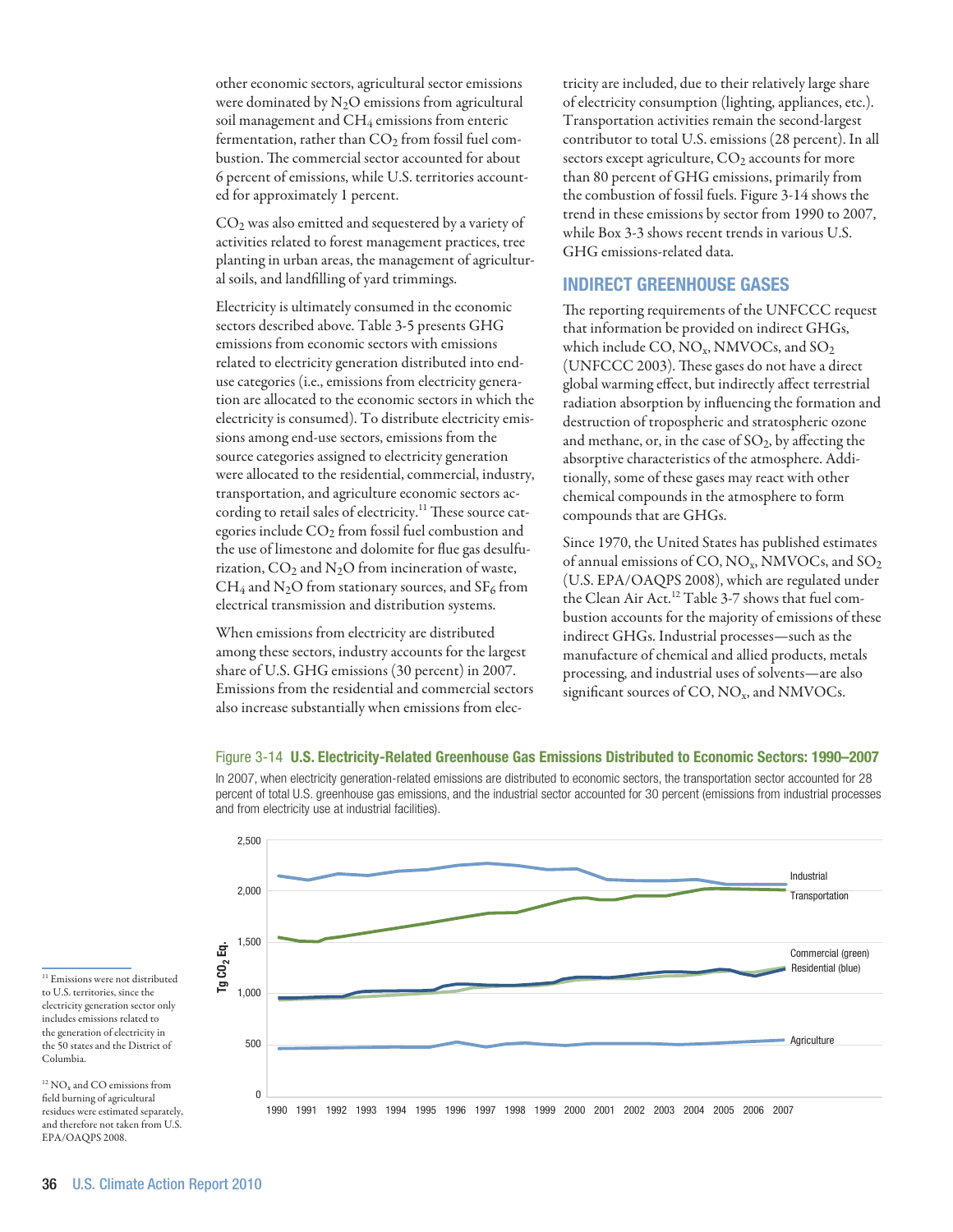#### Box 3-3 Recent Trends in Various U.S. Greenhouse Gas Emissions-Related Data

Total emissions can be compared to other economic and social indices to highlight changes over time. These comparisons include: (1) emissions per unit of aggregate energy consumption, because energy-related activities are the largest sources of emissions; (2) emissions per unit of fossil fuel consumption, because almost all energy-related emissions involve the combustion of fossil fuels; (3) emissions per unit of electricity consumption, because the electric power industry—utilities and non-utilities combined—was the largest source of U.S. GHG emissions in 2007; (4) emissions per unit of total gross domestic product as a measure of national economic activity; or (5) emissions per capita.

Table 3-6 provides data on various statistics related to U.S. GHG emissions normalized to 1990 as a baseline year. U.S. GHG emissions have grown at an average annual rate of 0.9 percent since 1990. This rate of growth is slightly slower than that for total energy consumption or fossil fuel consumption and much slower than that for either electricity consumption or overall gross domestic product. Total U.S. GHG emissions have also grown slightly slower than the U.S. population since 1990 (see Figure 3-15).

## Table 3-6 Recent Trends in Various U.S. Data (Index 1990 = 100) (Tg  $CO<sub>2</sub>$  Eq.)

U.S. GHG emissions have grown at an average annual rate of 0.9 percent since 1990. This rate of growth is slightly slower than that for total energy consumption or fossil fuel consumption and much slower than that for either electricity consumption or overall gross domestic product.

| <b>Variable</b>                       | 1990 | 1995 | 2000 | 2005 | 2006 | 2007 | Growth Rate <sup>a</sup> |
|---------------------------------------|------|------|------|------|------|------|--------------------------|
| Gross Domestic Product <sup>b</sup>   | 100  | 113  | 138  | 155  | 159  | 162  | 2.9%                     |
| Electricity Consumption <sup>c</sup>  | 100  |      | 127  | 134  | 135  | 137  | 1.9%                     |
| Fossil Fuel Consumption <sup>c</sup>  | 100  | 107  |      | 119  | 117  | 119  | 1.1%                     |
| Energy Consumption <sup>c</sup>       | 100  | 108  |      | 119  | 118  | 120  | 1.1%                     |
| Population <sup>d</sup>               | 100  | 107  | 113  | 118  | 119  | 120  | 1.1%                     |
| Greenhouse Gas Emissions <sup>e</sup> | 100  | 106  | 15   |      | 115  |      | 0.9%                     |

<sup>a</sup> Average annual growth rate.

<sup>b</sup> Gross domestic product in chained 2000 dollars (U.S. DOC/BEA 2008).

c Energy content-weighted values (U.S. DOE/EIA 2008a).

d U.S. DOC/Census 2008a.

e Global warming potential-weighted values.

## Figure 3-15 Recent Trends in U.S. Greenhouse Gas Emissions per Capita and per Dollar of Gross Domestic Product: 1990–2007

Since 1990, U.S. greenhouse gas emissions have grown at an average annual rate of 0.9 percent. This is significantly slower than the average annual 2.9 percent growth rate in the U.S. gross domestic product (GDP).



Sources: U.S. DOC/BEA 2008, U.S. DOC/Census 2008a, and emission estimates in this report.